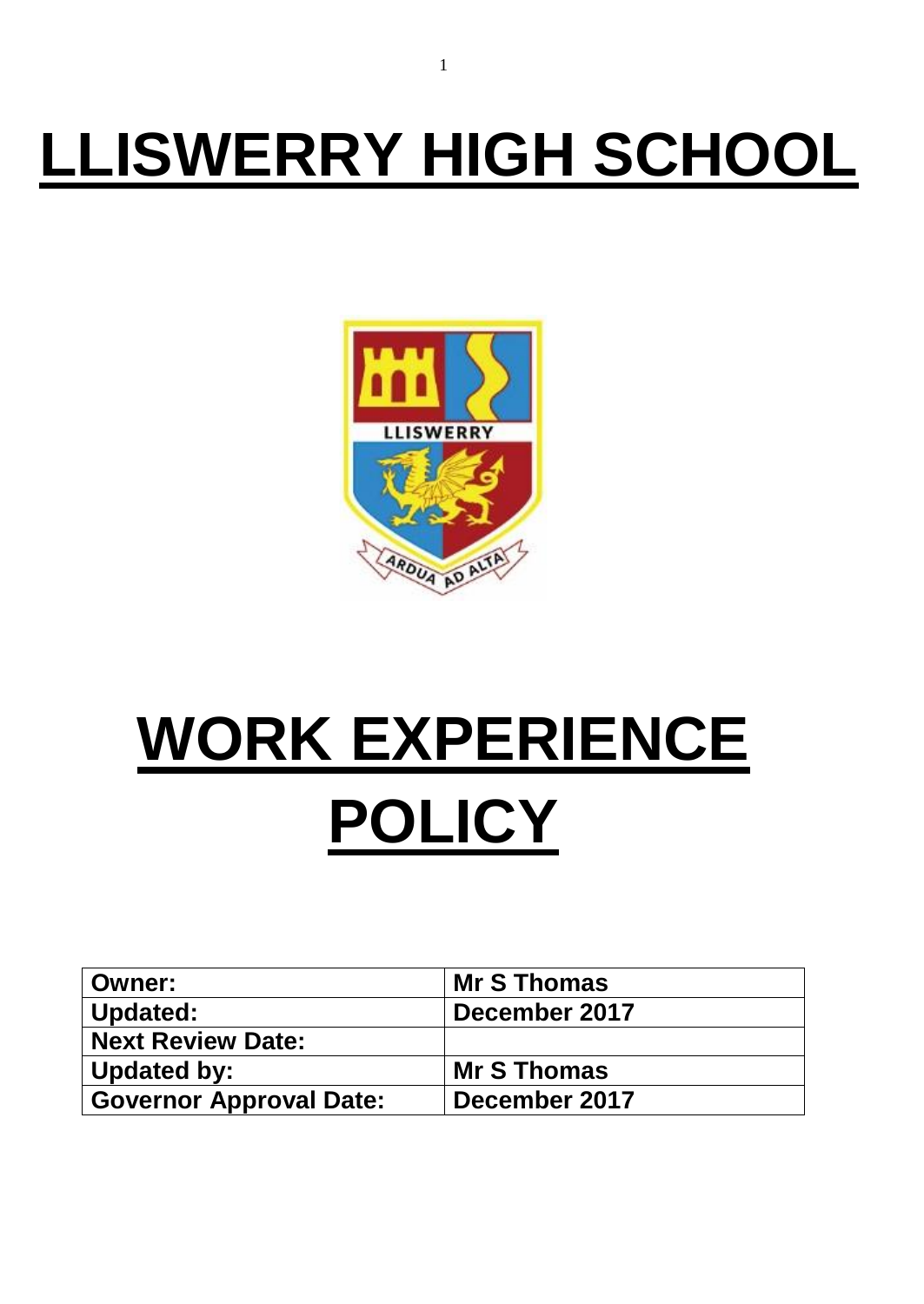## **LLISWERRY HIGH SCHOOL Work Experience Policy**

#### Lliswerry High School / 10/12/17

This policy recognises the importance of respectful relationships whatever the gender, religion and belief, age, sexual orientation, ability, race or social status of the individual.

#### 1. INTRODUCTION

- 1.1 Extended work experience is designed for students in their last two years of compulsory education who require an alternative and individualised learning pathway
- 1.2 As a result of the The Health & Safety at Work etc Act 1974 the primary responsibility for the health and safety of pupils undertaking work experience lies with the placement provider (the employer)
- 1.3 This document is intended to guide schools in the arrangement of extended work experience, both of which fall to the school to consider and arrange, to ensure that schools take reasonable steps to be satisfied that the placement providers are complying; with their health and safety and other relevant responsibilities.

The secondary schools' learning coaches will facilitate work-based learning opportunities for school pupils and all paperwork relating to the extended placements MUST be completed and passed to the coaches for approval PRIOR to any placement commencing. A Health and Safety assessment of the suitability of the placement will be carried out by a competent member of staff within a school establishment. No pupil should commence work experience unless this has taken place and been approved by senior Local Authority and school leaders. All documents should be passed on no later than 2 weeks before the proposed start date.

1.4 All arrangements for extended work experience must be approved by the Council and must, therefore be submitted for approval to Vanessa Griffin, Assistant Head of Education (Inclusion), Newport City Council, Civic Centre, Newport, NP19 4UR, Tel: 01633 851433. No placement shall commence until approval has been obtained.

1.5 Annex H is a letter of understanding that confirms the Local Authority position.

#### 2. USE OF EXTENDED WORK EXPERIENCE

The term 'Extended Placements' currently refers to placements that take place within school hours but outside the premises of the pupil's own school. Such placements may vary from a few hours a week over a given period of time, through to full-time placements within a set period (mutually agreed between all parties)

- 2.1 Placements of more than 2 weeks duration will normally be reserved for pupils who have been identified by the Head Teacher as likely to benefit more from Extended Work Experience than from the standard curriculum.
- 2.2 Placements must be selected or agreed after consideration of the health and safety and welfare of the pupil by the school and only after the completion of a satisfactory written risk assessment by the placement provider (see 3.2 and 5.1)
- 2.3 The pupil's job description, hours of work and entitlement to breaks must form part of a school's written agreement with the placement provider (see 6). The name of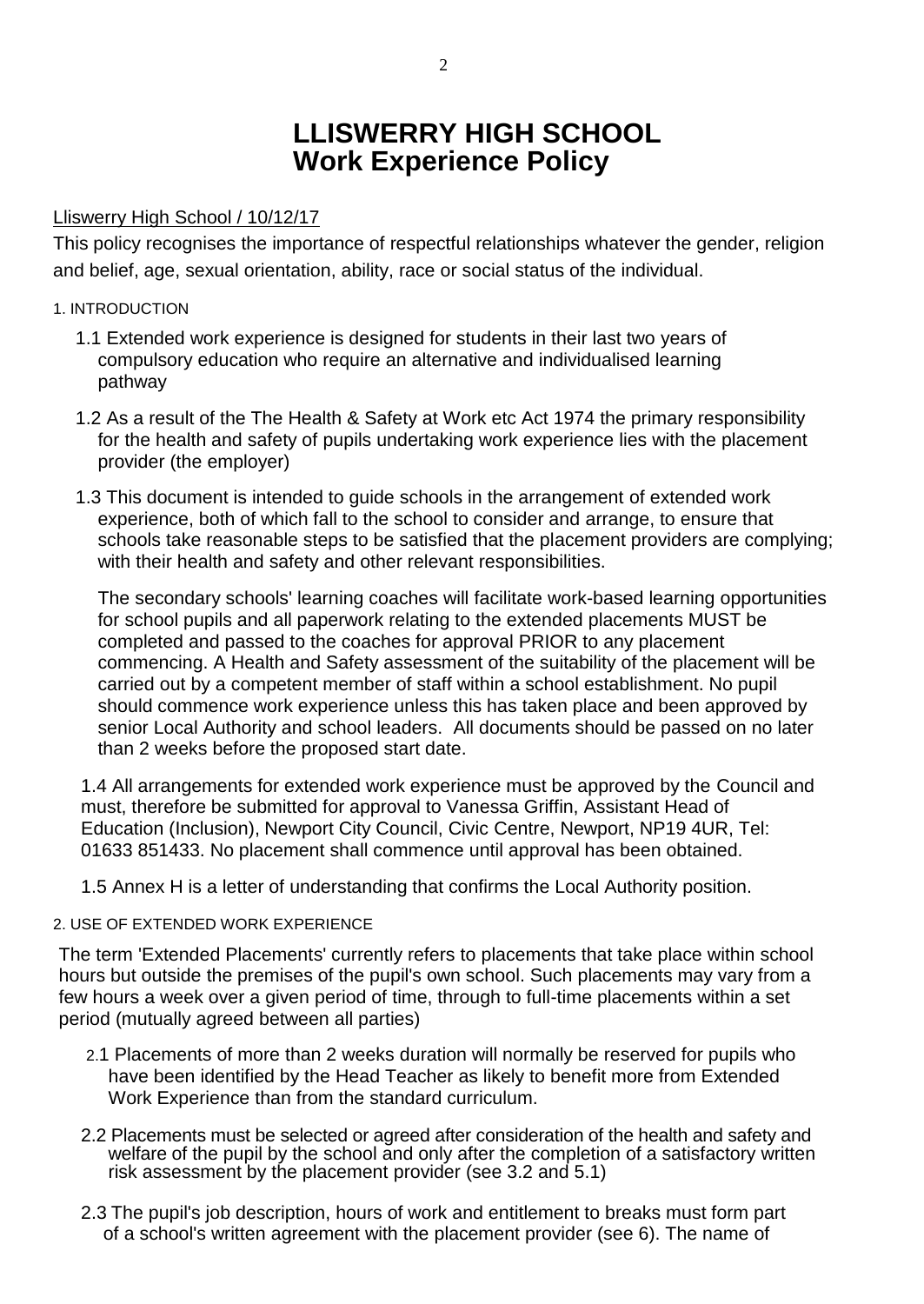the pupil's supervisor in the workplace and details of how the initial training will be delivered must be included.

- 2.4 The pupil's health and safety awareness must be raised by the school through use of advance briefings and on-going support, and his or her responsibilities for health and safety in the workplace must be fully explained.
- 2.5 Sufficient time must be given by the school each week to contact the provider and the pupil for the purpose of monitoring progress and providing support throughout the duration of the placement. Continuation of the placement must be conditional upon its success. The outcome of the experience will be an important factor in the arrangement of future placements.
- 2.6 It is expected that an extended work placement is arranged in conjunction with an education provider which will usually be a maximum of 3 days with the provider and a minimum of 2 days education provision within the school each week.
- 3. ACTIONS TO REDUCE OR ELIMINATE RISKS TO CHILDREN (Annex E)

3.1 The School must do all that it reasonably can to ensure that pupils are not placed in a working; environment where there are significant risks to their health and safety and to assess the suitability of the work placement provider as a competent employer (Annex D).

-

3.2 In particular, the school is required to ensure that the placement provider:

3.2.1 has workplace risk assessments in place; (see 4.3)

3.2.2 has assessed the risk to which young people of the age, experience and ability (or lack of them) of the pupil concerned are exposed, before they commence;

3.2.3 has taken action to reduce or eliminate risks identified in the assessment

3.2.4 will equip the pupil with any necessary personal protective equipment and train him/her in its use;

- 3.3 The school should also ensure that parents/carers are informed in writing of significant findings of the risk assessment and that suitable measures are in place to reduce or eliminate risks. This may include the wearing; of personal protective clothing, restrictive access to specific areas, and limitations on equipment to be used.
- 3.4 The provider is responsible for ensuring the health and safety of all employees and a pupil on work experience is regarded as an employee for this purpose. It is the legal responsibility of the provider to carry out the risk assessment and to ensure safety in the workplace. The school is not expected to ensure the providers compliance with the law but simply to satisfy itself regarding the matters described at 3.2 above.
- 3.5 The school, with permission of the parent/carer must advise the provider of any learning or communication difficulties experienced by the pupil and of any health factors, which may have a bearing on his/her health and safety.
- 3.6 A site visit by a designated member of staff and completion of the pre-placement checklist should always be completed before the start of an extended work experience placement.

3.7 All of the above applies equally to placements identified by the pupil and placements with the pupils' family business.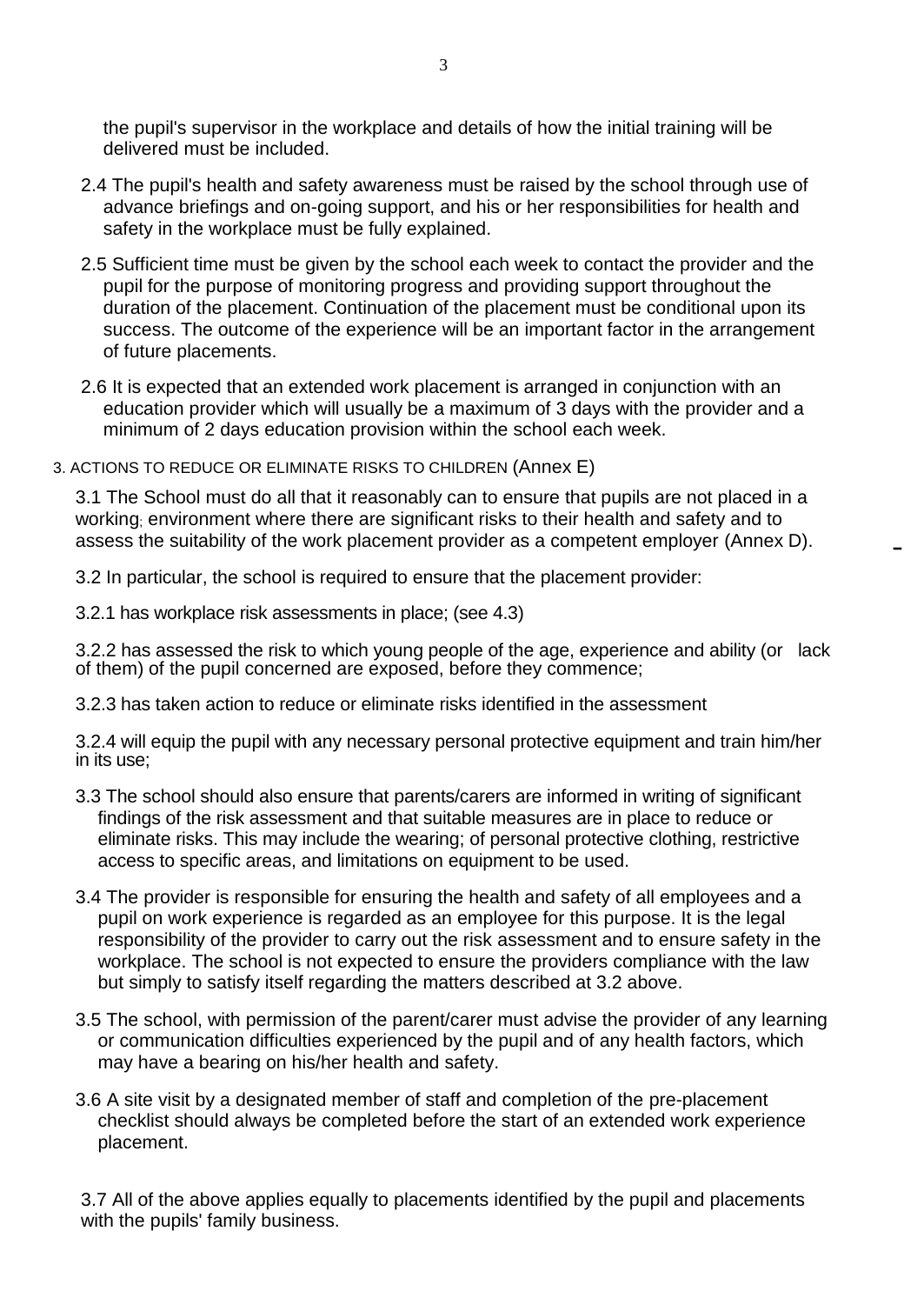- 3.8 The Council is conscious and vigilant about its child protection duties. As an additional safeguard which the Council considers to be required for the safety and best interest of pupils, no "one-to-one" placements will be approved unless the individual concerned has been subject of a Disclosure and Barring Service check by their employer (to the satisfaction of the council). The only exceptions to this will be where the individual concerned is closely related to the pupil (subject to the required insurances being in place).
- 3.9 Schools should remind Providers of (a) the duties which they will be taking on regarding pupils, and in particular the legislation which requires Disclosure and Barring Service checks where persons are to be employed in a childcare position and (b) the rules of the placement which relate to pupils working in one-to-one arrangements with either the provider or one of the providers' employees (see section 3.8). In the same way as compliance with health & safety requirements is the responsibility of the provider, it is the responsibility of each provider to ensure compliance with any such statutory or other legal duty.
- **4.** SITE VISIT
	- 4.1 A visit to the premises where the placement is to take place is important in order to satisfy the school that;
		- 4.1.1 The health & safety and welfare of the pupil will not be at risk
		- 4.1.2 The employment exists and is genuine
		- 4.1.3 The workplace is a suitable environment

4.1.4 The nature of the experience to be gained by the pupil is an appropriate alternative to school attendance.

- 4.2 The school must make an arrangement to visit the workplace to meet the individual who will be responsible for the placement and (if different) the individual responsible for training and supervising the pupil and the visit(s) must take place prior to any approval of the placement
- 4.3 Things to look for on the premises are detailed in Annex I Pre placement Arrangement Checklist.
- 4.4 If anything is plainly unsatisfactory or if the key staff are not fully aware of their responsibilities towards the work experience pupil, the placement should not proceed.
- **5.** ESSENTIAL CHECKS
	- 5.1 Before the placement commences the school must also be satisfied that the placement provider has:
		- 5.1.1Employers' liability and public liability insurance covering work placement pupils;
		- 5.1.2A work-plan for the pupil, which includes a schedule of initial health and safety training with, if appropriate, training on the use of personal protective equipment;

5.1.3Assessed the risks to which young people of the age, experience and ability (or lack of them) of the pupil concerned are exposed, before they commence, and informed the pupils parent/carer (in writing) of the assessment and of any actions taken specifically to minimise or remove these risks;

5.1.4 Registered with any trade or professional bodies associated with the business and been licensed by the appropriate authority, if necessary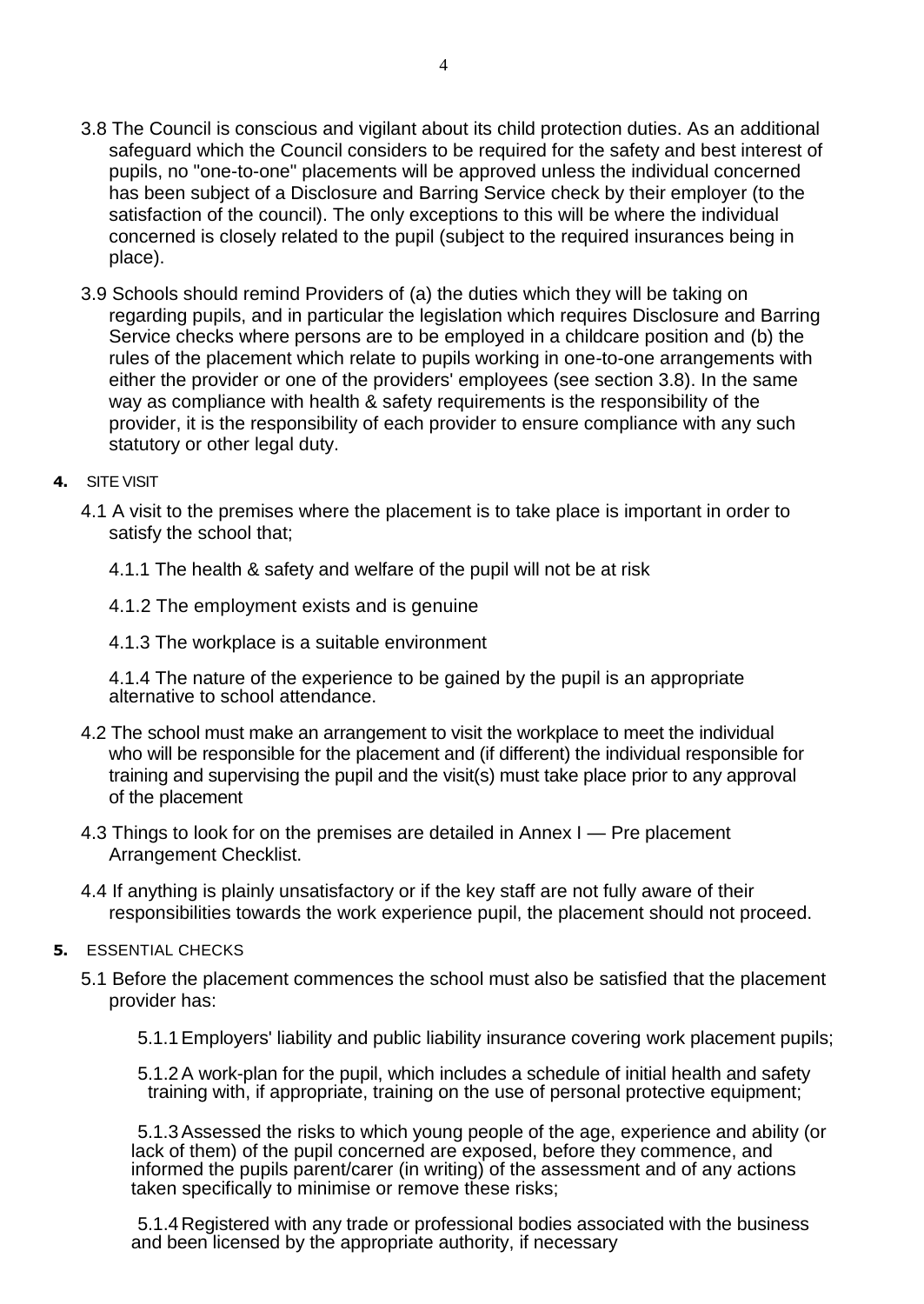5.1.5An accident/incident record book which records accidents/incidents at work and any action to be taken. This is indicative of remedial action preventing an avoidable pattern of incidents.

5.2The placement should only proceed if everything is in order.

**6.** WRITTEN AGREEMENT

6.1 It is essential that the school comes to a written understanding; with the placement provider (Annex A) and the pupil's parent/carer (Annex B) Regarding;

- 6.1.1 the pupil's job description, hours of work and entitlement to breaks;
- 6.1.2 the provision of personal protective clothing;
- 6.1.3 the pupil's work-plan, schedule of initial health and safety training and

(if appropriate) training on the use of personal protective clothing;

- 6.1,4 supervision in the workplace and the name of the individuals) responsible for supervision;
- 6.1.5 the pupil's health, disability or learning difficulty;
- 6.1.6 contact at the school for attendance, illness or accident;

6.1.7 emergency procedures in place and emergency contact arrangements

- 6.1.8timetable of attendance at college or school
- 6.2 If the pupil is under 16, a section of the written agreement must include the parent/carers consent to the arrangement and confirmation of the pupil's health and fitness. The agreement must make it clear to the parent/carer that all relevant information regarding the pupil's health must be disclosed to the school and that the information given will be shared with the employer. Correspondingly any information shared by the employer, about the pupil, should also be made available to the parent/carer.
- 6.3 A copy of the written agreement signed by the provider and the school must be submitted to Vanessa Griffin, Assistant Head of Education (Inclusion), Newport City Council, Civic Centre, Newport, NP19 4UR, Tel: 01633 851433.
- **7.** BRIEFING AND SUPPORTING PUPILS

7.1 The school must ensure that the pupil knows and understands, in general terms, the need for health and safety and the importance of the specific health and safety instruction which he or she will be given by the work experience provider (see also 2.4)

7.2 The pupil needs to understand that he or she will have a responsibility to take care of their own health and safety as well as a duty of care to others and therefore must listen carefully to and follow the provider's health and safety instructions and must undertake any relevant training offered and use any protective clothing or other safety equipment provided

7.3 The pupil should be aware of the content of the written agreement between the school and the provider and of the action he or she should take to bring any breach of its terms to the schools attention. The pupil must be informed of the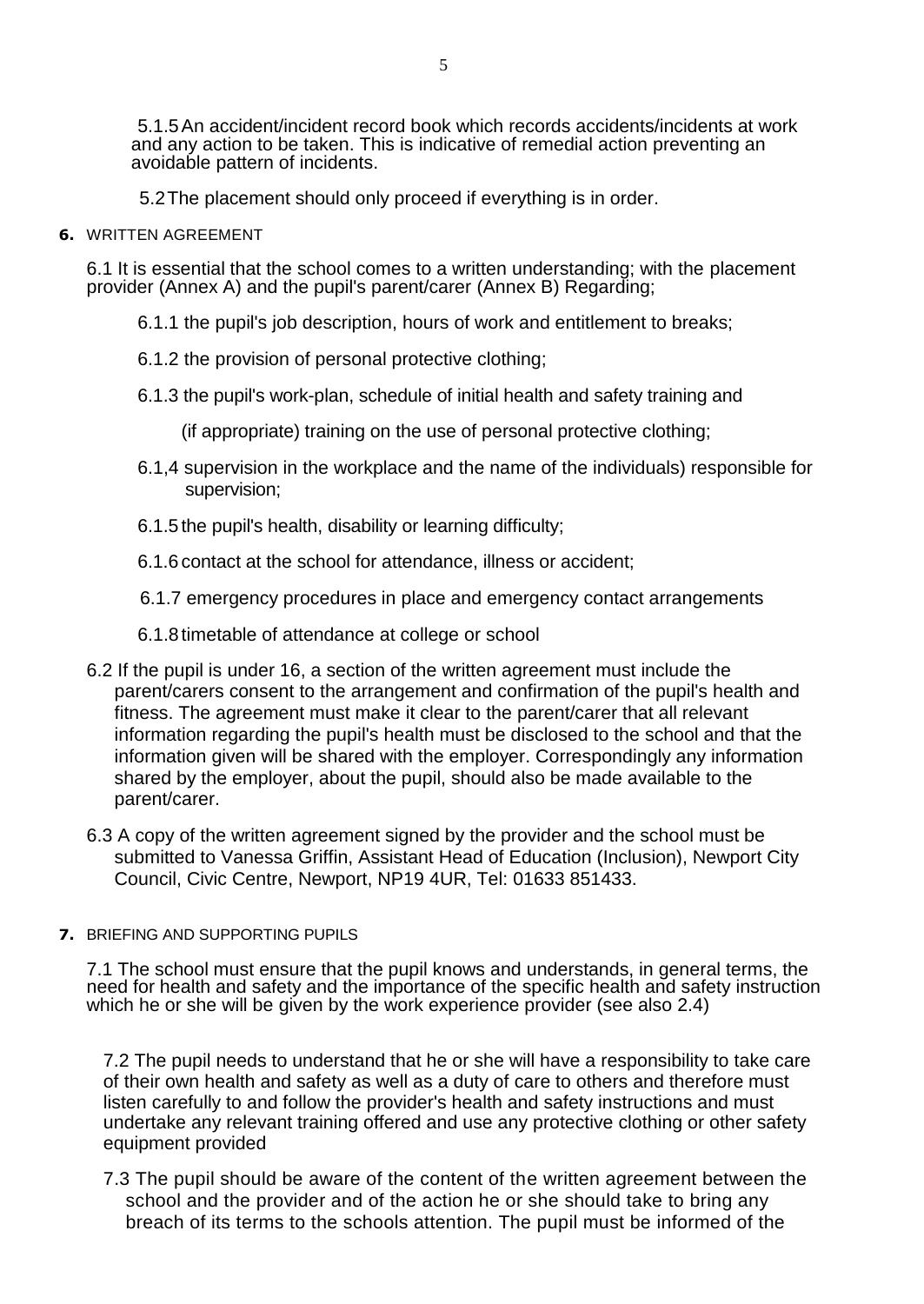relevant contact at the school so that he/she can raise any concerns with that person and obtain any support which may be necessary or appropriate.

#### **8 .** MONITORING

8.1 Contact must be maintained with the provider/employer on a weekly basis through a phone-call or a site visit (Annex C).

8.2 Contact must be maintained with each pupil within the school establishment or placement.

8.3 The outcome of the experience will be an important factor in the arrangement of future placements. Feedback from the pupil and the provider must be collected at regular intervals. This should include completed copies of the Employers Report and the Pupil' Report attached (see Annex F and G). These will record the progress, of the pupil in core areas such as punctuality, compliance with health and safety, appropriate behaviour and ability to follow instructions. See Annex C On Site Placement Monitoring Pro-Forma.

#### **9 .** SCHOOL STAFF TRAINING

9.1 It is essential that members of school staff who have responsibility for arranging work placements:

9.1.1 Fully comply with the requirements set out in this document and in the NCC Work, Experience Policy;

- 9.1.2 Have a working knowledge of health and safety law and guidance;
- 9.1.3 Receive training in workplace risk assessment;
- 9.1.4 Record the outcome of their findings on the appropriate paperwork

9.1.5 Newport City Council will provide training to all Secondary school learning coaches.

- 9.2 The council's Health & Safety Business Partner for People & Business Change is available for advice on:
	- Health & Safety Law
	- Risk Assessment
	- General advice on Health & Safety matters.

To access this information contact the NCC H&S Department, Newport City Council, Civic Centre, Newport, NP19 4UR.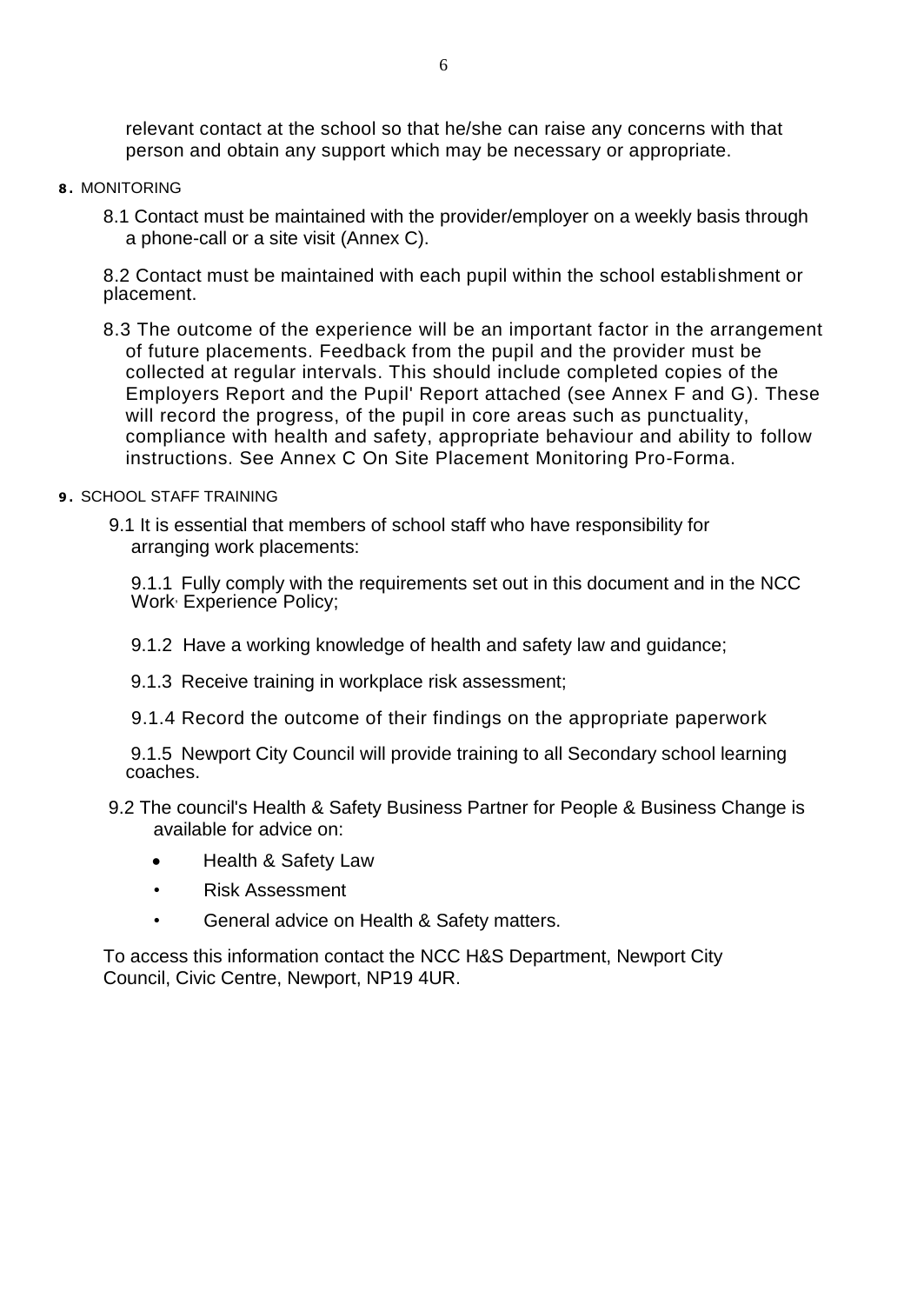## **Annex A. Written agreement between the school and the work Experience provider**

| PAGE 1 OF 3 | This page to be completed by the school contact after negotiation with the provider |
|-------------|-------------------------------------------------------------------------------------|
|             |                                                                                     |

|                                                         | Start date:    |                             |
|---------------------------------------------------------|----------------|-----------------------------|
| <b>SCHOOL: Lliswerry High School</b>                    | End date:      |                             |
| <b>SCHOOL CONTACT:</b><br>POSITION:<br>E-MAIL:          |                |                             |
| <b>STUDENTS NAME:</b>                                   |                | DOB:<br>Year group:<br>Sex: |
| <b>HOME ADDRESS:</b>                                    |                |                             |
|                                                         |                | POST CODE:                  |
| <b>HOME TEL:</b>                                        |                |                             |
| NAME OF PROVIDER:                                       |                |                             |
| <b>REGISTERED ADDRESS:</b>                              |                |                             |
|                                                         |                | POST CODE:                  |
| <b>TYPE OF BUSINESS:</b>                                |                |                             |
| <b>NUMBER OF EMPLOYEES:</b>                             |                |                             |
| <b>PLACEMENT ADDRESS:</b>                               |                |                             |
|                                                         |                |                             |
|                                                         |                | POST CODE:                  |
| PLACEMENT CONTACT PERSON:                               |                |                             |
| E-MAIL:                                                 |                |                             |
| DESCRIPTION OF STUDENT'S MAIN WORK ACTIVITIES:          |                |                             |
|                                                         |                |                             |
|                                                         |                |                             |
| Hours of Work<br><b>Start</b><br>Finish                 |                | Break-time(s)               |
| Mon                                                     |                |                             |
| Tue                                                     |                |                             |
| Wed                                                     |                |                             |
| Thu                                                     |                |                             |
| Fri<br>Sat                                              |                |                             |
| Sun                                                     |                |                             |
|                                                         |                |                             |
| PROTECTIVE CLOTHING / EQUIPMENT REQUIREMENTS            |                |                             |
|                                                         |                |                             |
|                                                         |                |                             |
| To be provided, maintained and replaced by the provider | by the student | tick appropriate box        |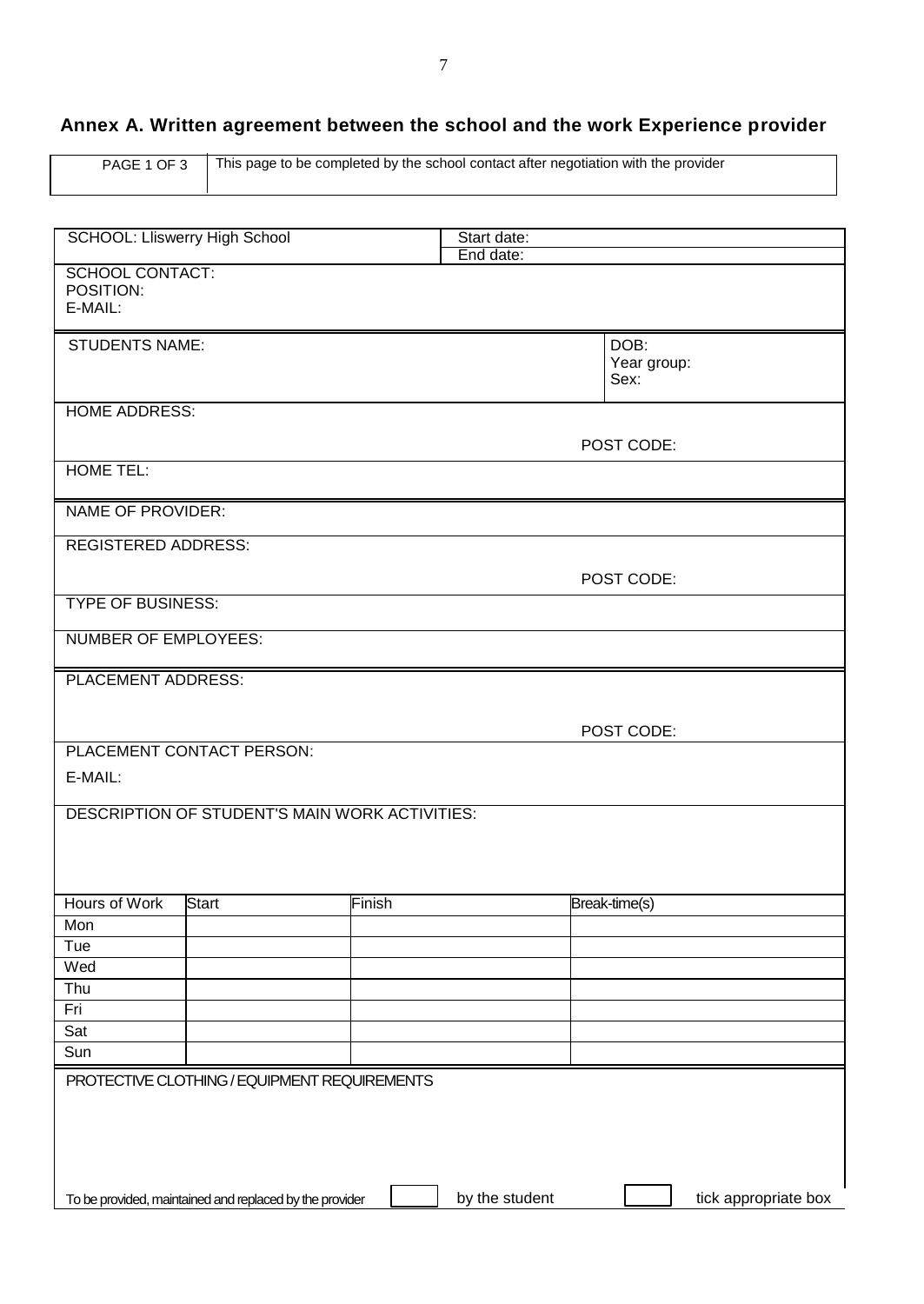| PAGE 2                    | The 1 <sup>st</sup> part of this page is to be completed by the school contact; the $2nd$ |                                                 |  |                                                                                                       |  |
|---------------------------|-------------------------------------------------------------------------------------------|-------------------------------------------------|--|-------------------------------------------------------------------------------------------------------|--|
| OF <sub>3</sub>           | part by the student (if over 16 years of age) or the student's parent/ carer              |                                                 |  |                                                                                                       |  |
|                           |                                                                                           | SCHOOL'S PROCEDURE FOR MONITORING THE PLACEMENT |  |                                                                                                       |  |
|                           |                                                                                           |                                                 |  | The student is to attend school / college at the following times: school to enter places and times of |  |
|                           |                                                                                           | attendance                                      |  |                                                                                                       |  |
| Mon                       |                                                                                           |                                                 |  |                                                                                                       |  |
| Tue                       |                                                                                           |                                                 |  |                                                                                                       |  |
| Wed                       |                                                                                           |                                                 |  |                                                                                                       |  |
| Thu                       |                                                                                           |                                                 |  |                                                                                                       |  |
| Fri                       |                                                                                           |                                                 |  |                                                                                                       |  |
|                           |                                                                                           |                                                 |  |                                                                                                       |  |
| (* delete as appropriate) |                                                                                           |                                                 |  |                                                                                                       |  |
| Signature of School       |                                                                                           |                                                 |  |                                                                                                       |  |

As the \*student (who is over 16 years of age) parent/ carer named overleaf, I have read and understood the contents of this document and agree to the work experience program described herein; I know of the following medical condition, physical or learning difficulty which should be taken into account by the provider in assessing the risk to the health and safety document and agree to the work experience program described of the student or others in the workplace:

|                                                   | no | ves | additional comment |
|---------------------------------------------------|----|-----|--------------------|
| restrictions of normal physical activity or games |    |     |                    |
| learning difficulty which may affect ability      |    |     |                    |
| to understand or act on instructions              |    |     |                    |
| hearing impairment                                |    |     |                    |
| asthma, bronchitis or other chest complaint       |    |     |                    |
| heart disease or condition                        |    |     |                    |
| allergy, eczema or other skin complaint           |    |     |                    |
| visual impairment                                 |    |     |                    |
| colour blindness                                  |    |     |                    |
| Fits or fainting                                  |    |     |                    |
| diabetes                                          |    |     |                    |
| regular medication                                |    |     |                    |
| other                                             |    |     |                    |

*I agree that no information confidential to the provider will be disclosed without the provider's prior approval; I agree that all health and safety, security and other appropriate instructions given by the provider shall be obeyed I am aware that elements of formal education will be missed as the result of this placement and I understand the implications for future career opportunities and further education.*

*Signed .....................................................................student/ parent/ carer Date. ………………………….*

*NAME AND ADDRESS OF PARENT/ CARER (if the student is under 16 years of age)*

*POST CODE*

*EMAIL*

*PERSON* TO *BE CONTACTED IN CASE OF EMERGENCY*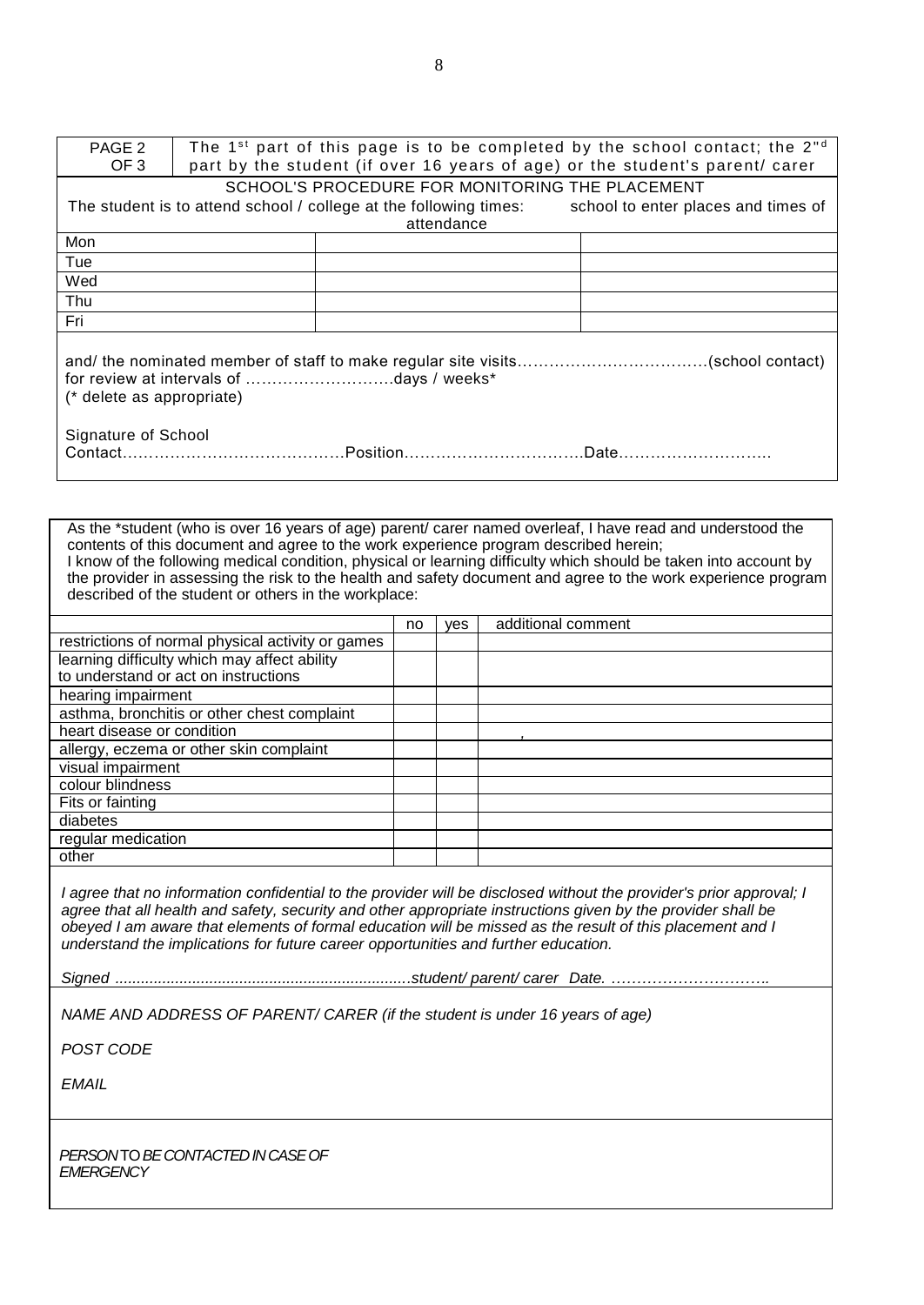| This page to be completed by the provider, $2^{nd}$ part by the headteacher.<br>PAGE 3 OF 3                                                                                                                                                                                                                                                                           |                                         |  |  |  |
|-----------------------------------------------------------------------------------------------------------------------------------------------------------------------------------------------------------------------------------------------------------------------------------------------------------------------------------------------------------------------|-----------------------------------------|--|--|--|
| PROVIDER'S STATEMENT OF RESPONSIBILITY                                                                                                                                                                                                                                                                                                                                |                                         |  |  |  |
| welfare of   (the student) is accepted by the provider during the period of the student's work<br>experience. The provider:                                                                                                                                                                                                                                           |                                         |  |  |  |
| agrees to comply with the provisions of the Health and Safety at Work etc Act 1974 and its relevant statutory<br>$\bullet$<br>provisions, including the Management of Health and Safety at Work Regulations 1999 and any other legal obligations                                                                                                                      |                                         |  |  |  |
| has undertaken a suitable and sufficient risk assessment in relation to the health and safety of the student<br>$\bullet$<br>while at the work placement, taking into account their inexperience, immaturity and lack of awareness of risks                                                                                                                           |                                         |  |  |  |
| has instituted measures to eliminate or control risks identified by that risk assessment<br>$\bullet$                                                                                                                                                                                                                                                                 |                                         |  |  |  |
| certifies that the student is covered for the period of the work placement by the provider's Employer's Liability,<br>$\bullet$<br>Public Liability and (delete if inappropriate) motor vehicle insurance and that the insurer/s have been notified                                                                                                                   |                                         |  |  |  |
| has taken account of information on page 2 of this form relating to medical conditions, physical and learning<br>$\bullet$<br>difficulties so as not to create a hazard either to the student or employees.                                                                                                                                                           |                                         |  |  |  |
| will not permit the student to do work prohibited by law, operate dangerous machinery, carry out manual<br>$\bullet$<br>handling tasks (identified as being a risk to the student's health and safety in the risk assessment) or be exposed to<br>dangerous substances, radiation, extreme hot or cold, noise or vibration that may endanger their health and safety. |                                         |  |  |  |
|                                                                                                                                                                                                                                                                                                                                                                       |                                         |  |  |  |
|                                                                                                                                                                                                                                                                                                                                                                       |                                         |  |  |  |
|                                                                                                                                                                                                                                                                                                                                                                       |                                         |  |  |  |
| <b>SUPERVISION /TRAINING</b>                                                                                                                                                                                                                                                                                                                                          | <b>INDIVIDUAL</b><br><b>RESPONSIBLE</b> |  |  |  |
| General welfare and supervision of student throughout the work placement                                                                                                                                                                                                                                                                                              |                                         |  |  |  |
| Planning and content of placement                                                                                                                                                                                                                                                                                                                                     |                                         |  |  |  |
| Health and Safety induction into the workplace, including hazards and control<br>measures, fire, emergencies, first aid, accident reporting and security measures                                                                                                                                                                                                     |                                         |  |  |  |
| Instruction on correct use of personal protective clothing and enforcement of use                                                                                                                                                                                                                                                                                     |                                         |  |  |  |
| Instruction before and supervision during operation of machinery or equipment                                                                                                                                                                                                                                                                                         |                                         |  |  |  |
| Reporting to the school without delay, any case of sickness or accident to the student                                                                                                                                                                                                                                                                                |                                         |  |  |  |
| <b>INFORMATION TO PARENT/ GUARDIAN OR GUARDIAN REGARDING THE RISK</b>                                                                                                                                                                                                                                                                                                 |                                         |  |  |  |
| ASSESSMENT If the student is under 16, the provider should attach here a copy of                                                                                                                                                                                                                                                                                      |                                         |  |  |  |
| the risk assessment carried out in relation to the health and safety of the student while at the work<br>placement, taking into account their inexperience, immaturity and lack of awareness of risks; and                                                                                                                                                            |                                         |  |  |  |
| information on the control measures introduced in respect of each risk identified in the assessment                                                                                                                                                                                                                                                                   |                                         |  |  |  |

| <b>HEAD TEACHER'S AUTHORISATION</b><br>I have given authority for the named pupil to undertake the extended period of work experience described in this<br>document and it is my view that the pupil will benefit more from the arrangement than from formal education. The<br>arrangement is subject to ongoing review and curtailment if the pupil's progress or attendance is unsatisfactory or if I<br>consider that the placement is no longer appropriate. |                     |  |  |  |
|------------------------------------------------------------------------------------------------------------------------------------------------------------------------------------------------------------------------------------------------------------------------------------------------------------------------------------------------------------------------------------------------------------------------------------------------------------------|---------------------|--|--|--|
|                                                                                                                                                                                                                                                                                                                                                                                                                                                                  | <b>SCHOOL STAMP</b> |  |  |  |
|                                                                                                                                                                                                                                                                                                                                                                                                                                                                  |                     |  |  |  |
| Date                                                                                                                                                                                                                                                                                                                                                                                                                                                             |                     |  |  |  |

*The school must forward copies of this form, when fully completed, to (1) the student, (2) the student's parent / guardian, (3) the provider's contact; and must retain the original in school for a period of at least five years.*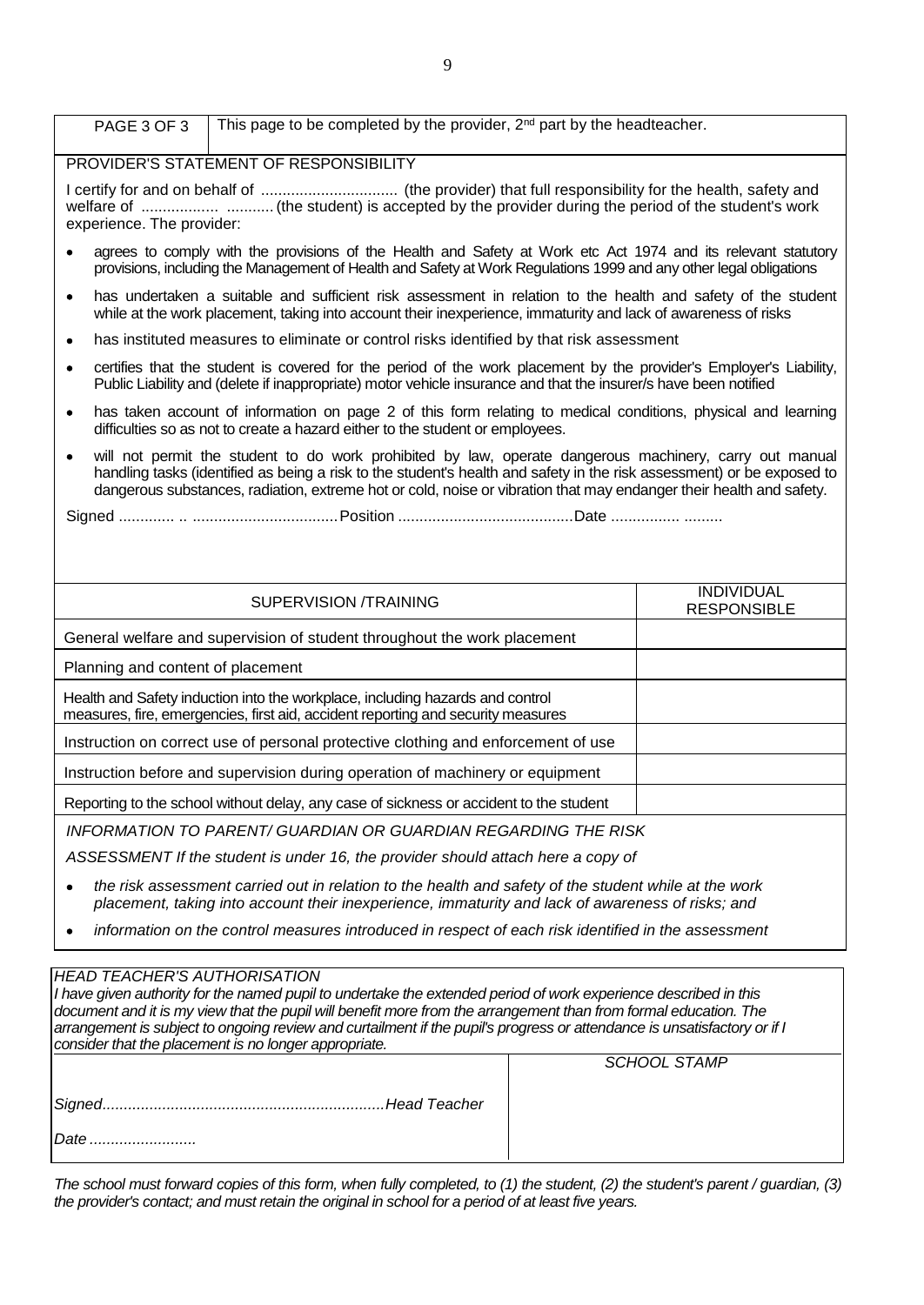### **Parental Consent for my child to attend an educational excursion. Please complete and return sections A, B, C, & D in full.**

Date(s)………………………………Venue………………………..

Activity………………………………

#### **Section A Childs Personal Details**

| <b>Address:</b>                              |                              |                                                                            |  |                 |                  |
|----------------------------------------------|------------------------------|----------------------------------------------------------------------------|--|-----------------|------------------|
|                                              |                              |                                                                            |  |                 |                  |
|                                              |                              | Emergency contact names, telephone number and relationship to named child: |  |                 |                  |
| Initial                                      |                              | *1 <sup>st</sup> Choice Contact                                            |  |                 |                  |
| Contact                                      |                              | No. and                                                                    |  | Relationship    |                  |
| Name                                         |                              |                                                                            |  | <b>To Child</b> |                  |
|                                              |                              |                                                                            |  |                 |                  |
|                                              |                              | *2 <sup>nd</sup> Choice                                                    |  |                 |                  |
|                                              |                              | Contact No.                                                                |  |                 |                  |
|                                              |                              |                                                                            |  |                 |                  |
|                                              |                              |                                                                            |  |                 |                  |
| Alternative                                  |                              | *Alternative                                                               |  | Relationship    |                  |
| Contact                                      |                              | <b>Contact No</b>                                                          |  | <b>To Child</b> |                  |
| Name                                         |                              |                                                                            |  |                 |                  |
|                                              |                              |                                                                            |  |                 |                  |
|                                              |                              |                                                                            |  |                 |                  |
| * It is vital that we hold this information. |                              |                                                                            |  |                 |                  |
|                                              | <b>Name of Family Doctor</b> | <b>Address</b>                                                             |  |                 | <b>Phone No.</b> |
|                                              |                              |                                                                            |  |                 |                  |
|                                              |                              |                                                                            |  |                 |                  |
|                                              |                              |                                                                            |  |                 |                  |

#### **Section B Child's Medical Information**

the contract of the contract of the contract of the contract of the contract of the contract of the contract of the contract of the contract of the contract of the contract of the contract of the contract of the contract o

tick \*delete as appropriate

| 1. Does your child suffer from any allergies? If yes please give details.                                                                                           | Yes | No |
|---------------------------------------------------------------------------------------------------------------------------------------------------------------------|-----|----|
| <b>2.</b> Is your child taking any medication at present? If yes please give details.<br>(NB If required any medication must be available during activity)          | Yes | No |
| 3. Does your child have special needs or suffer from any condition that may<br>affect participation in the activity/activities booked? If yes, please give details. | Yes | No |
| 4. Do they require additional help / support? (We may contact you for further<br>information.)                                                                      | Yes | No |
|                                                                                                                                                                     | Yes | No |

**Annex B**

………………………………………..

…………………………………………………

Childs forename

Surname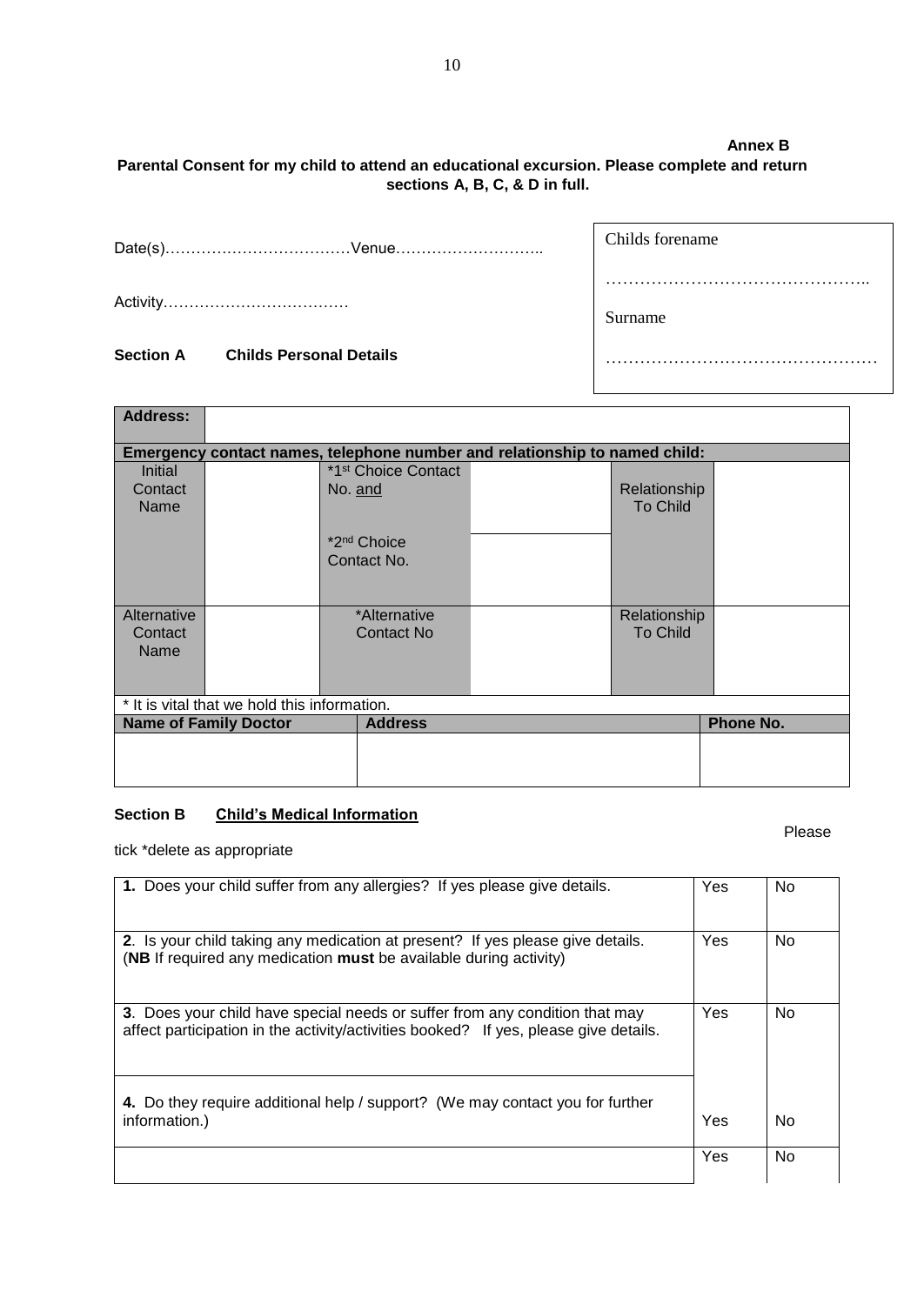| 5. Has your child been in contact with any contagious or infectious disease or<br>suffered from anything in the past four weeks that may become contagious or<br>infectious? If yes, please give details. |     |    |
|-----------------------------------------------------------------------------------------------------------------------------------------------------------------------------------------------------------|-----|----|
| 6. Can your child swim unaided? If yes, how far (in metres)                                                                                                                                               | Yes | No |
| 7. When did your child last have a tetanus injection? Date:                                                                                                                                               |     |    |

#### **Section C Consent to Medical Treatment (Please read statements 1 and 2 below, and tick only one box as appropriate.)**

1. **I give permission** for my child to receive emergency medical treatment/anesthetic, **including blood transfusion,** as considered necessary by the medical authorities present.

OR

2. **I give permission** for my child to receive emergency medical treatment/anesthetic as considered necessary by the medical authorities present, **with the exception of the administration of blood or blood products**. I accept full legal responsibility for this decision and release Newport City Council and its staff from any liability for any consequences resulting from this decision

**Section D** Parent/Legal Guardian Signature

| Name of Parent / Legal Guardian (please print in full) |       |
|--------------------------------------------------------|-------|
| Signature of Parent / Legal Guardian                   | Date: |
| Head of establishment                                  | Date: |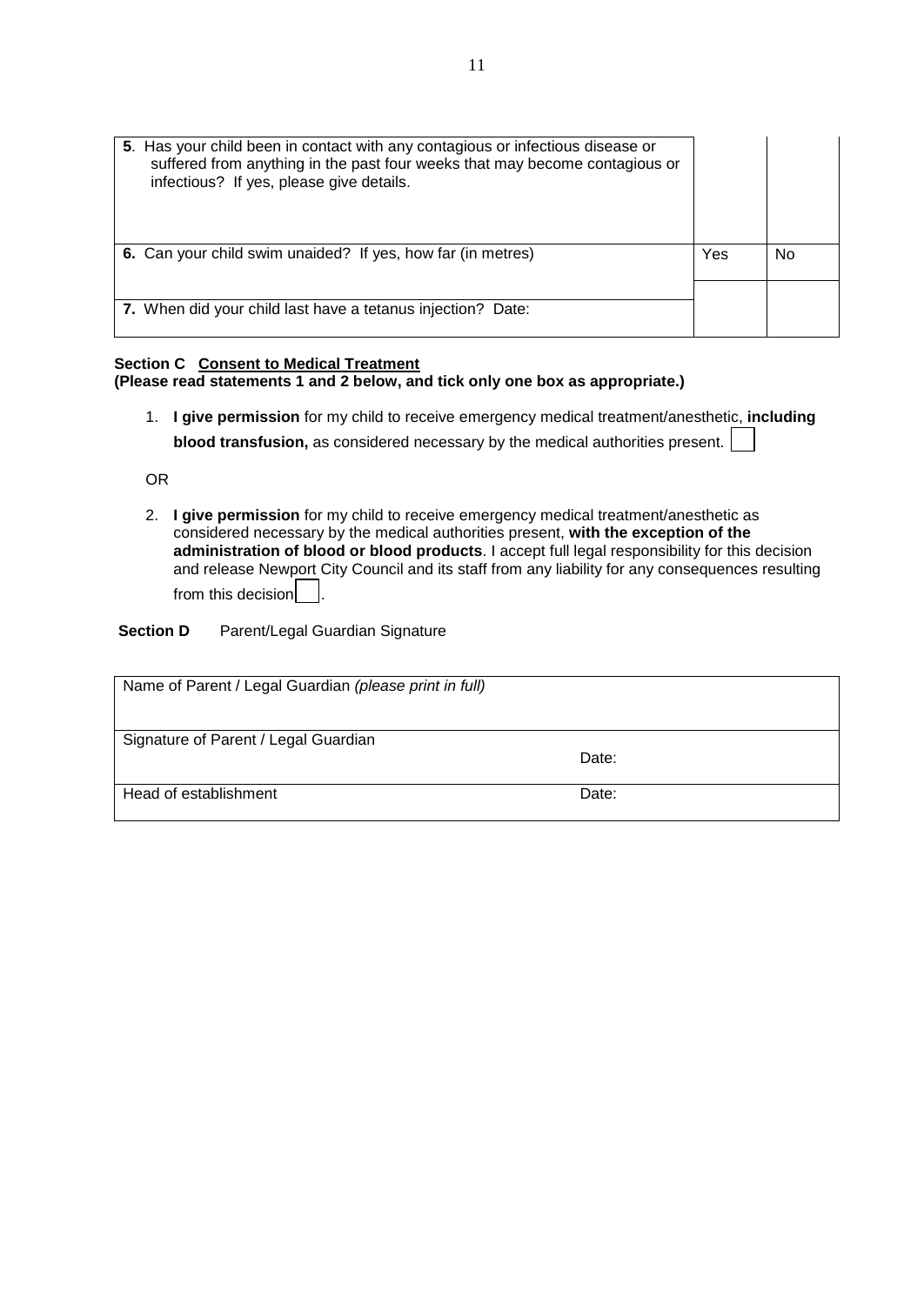(One sheet for each on site visit)

Name of Pupil:

School:

Placement Provider: (Including address and contact details)

Date of Visit:

Feedback information

| Pupil                          |  |  |
|--------------------------------|--|--|
| Placement<br>Provider          |  |  |
| Visiting<br>Member of<br>Staff |  |  |
| Additional<br>Comments         |  |  |
| And                            |  |  |
| Action<br>Required             |  |  |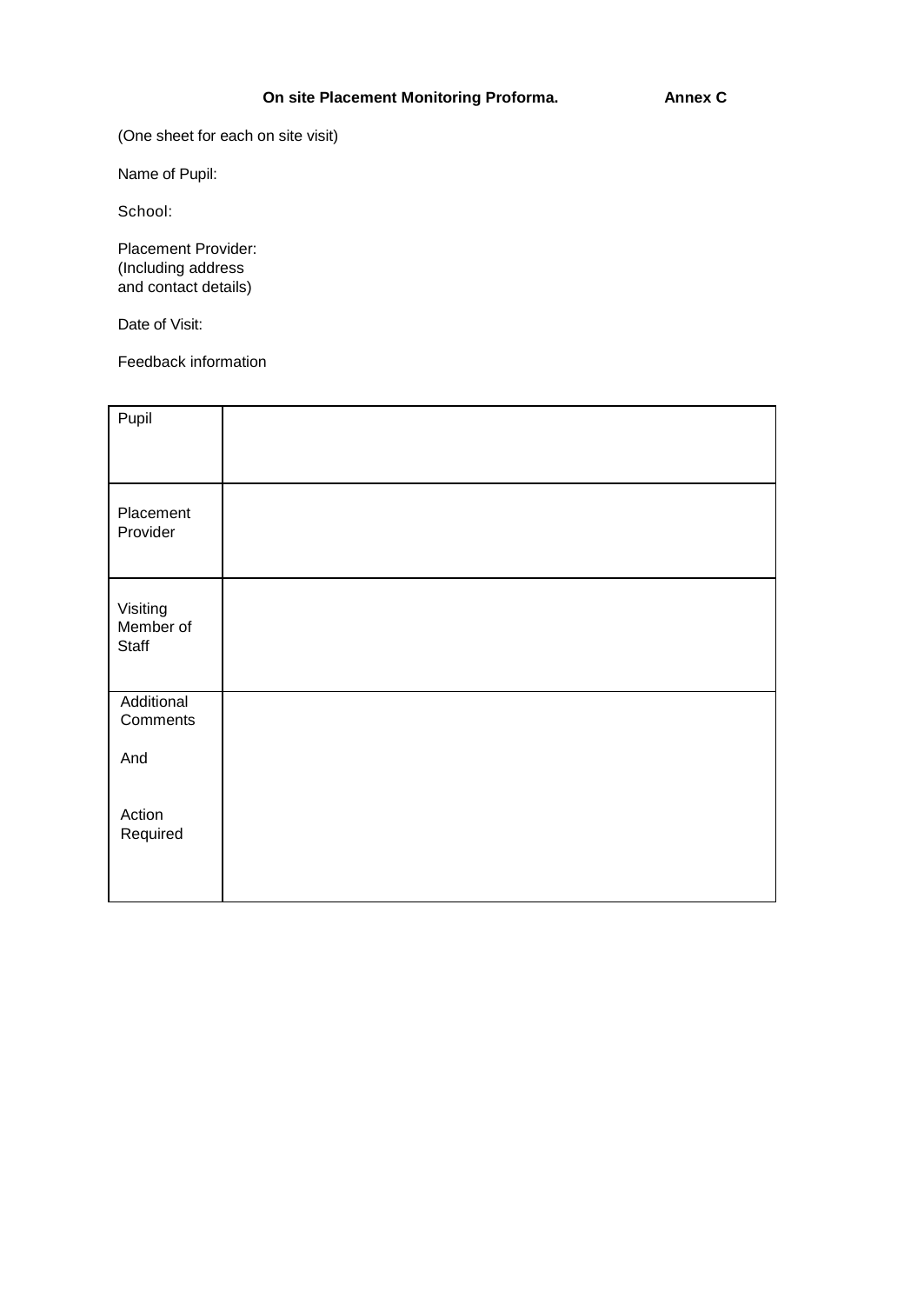#### Work experience placement health and safety monitoring form – **Annex D**

Name of school: Name of provider:

*(Required if any short comings am found when monitoring)*

In accordance with the organisation's operating procedures, we are required to confirm that suitable Health and Safety arrangements are in place.

The comments detailed below have been discussed with you and relate to matters where we deem require improvements are necessary. Please rectify the listed items and notify the organisation when appropriate action has been taken

| Section | Description |
|---------|-------------|
|         |             |
|         |             |
|         |             |
|         |             |
|         |             |
|         |             |
|         |             |
|         |             |
|         |             |
|         |             |

Issued by:

Date:

Comments:

Signed for education establishment: Signed for company: Signed for company:

Date: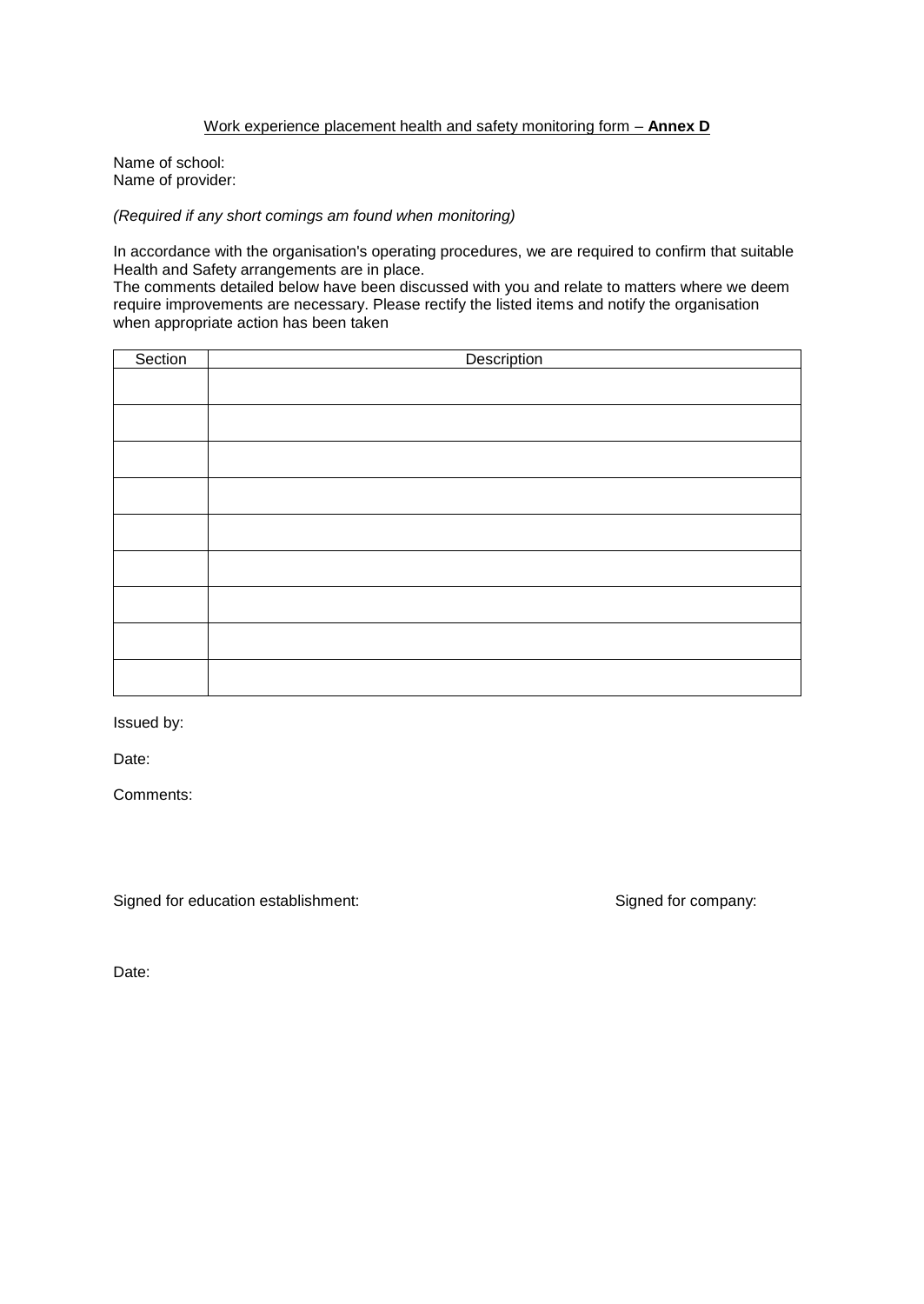#### Work Placement Assessor Task Profile - **Annex E**

- Organise visits to employers for the purpose of carrying out standard work experience placement assessments. In the case of an extended work experience placement an onsite visit should take place at least once per month. This should be supplemented by phone calls to the employer on a more frequent basis (mutually agreed depending on the levels of risk and individual involved).
- Carry out placement suitability visits for the above using the standard health and safety checklist.
- Make assessments of suitability for standard work experience placements on the basis of these visits.
- Record the above assessments on a pro-forma and return them to the designated senior officer for inspection before the placement commences.
- It is intended to store a central record of these extended work experience placements within the Local Authority..
- To provide a range of information and support (beyond the formal health and safety assessment) to employers on good practice in providing work experience placements.(rf required the provider will be referred to other agencies for further support).
- To work with placement providers to identify and resolve health and safety risks arising from a long term placement or challenging learner.
- To develop an expertise on one or more occupational areas in order to provide more complex and specialist support to work placement providers.
- Pro-actively improve efficiency and development of service.

Date of next visit :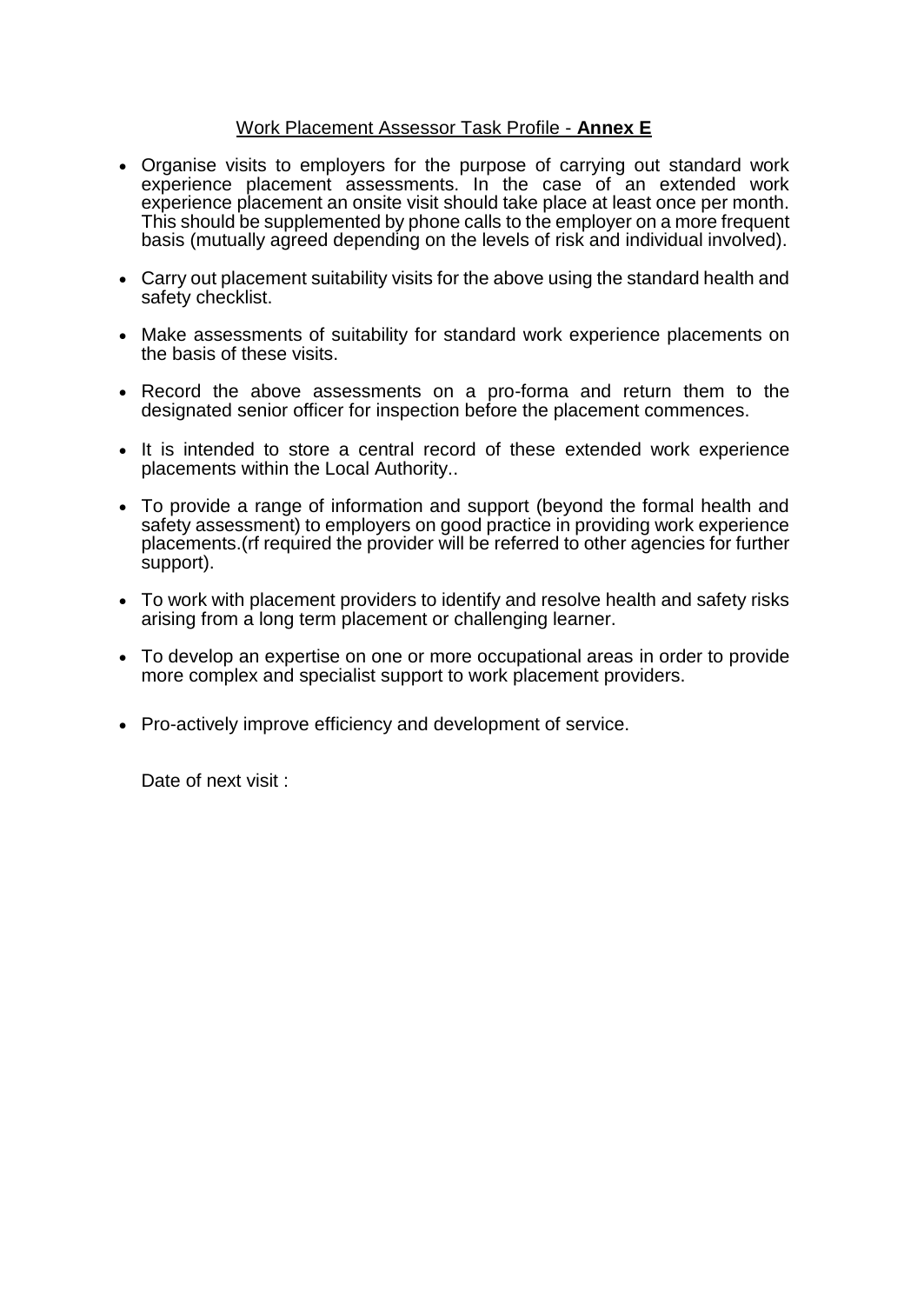Work Experience — Pupil's Report **Annex F** Work week: Name of pupil: Name of company: Work tasks:

Date:

Working with others - how well am I doing?

|                                                      | Very good | Good | Satisfactory | In need of<br>improvement | Comments |
|------------------------------------------------------|-----------|------|--------------|---------------------------|----------|
| Attendance                                           |           |      |              |                           |          |
| Timekeeping                                          |           |      |              |                           |          |
| Appearance                                           |           |      |              |                           |          |
| Self<br>confidence                                   |           |      |              |                           |          |
| Enthusiasm                                           |           |      |              |                           |          |
| Initiative                                           |           |      |              |                           |          |
| Willingness<br>to learn                              |           |      |              |                           |          |
| Attitude to<br>work                                  |           |      |              |                           |          |
| Ability to<br>communicate                            |           |      |              |                           |          |
| Ability to<br>mix with others                        |           |      |              |                           |          |
| Reliability                                          |           |      |              |                           |          |
| Ability to<br>follow<br>instructions                 |           |      |              |                           |          |
| Compliance<br>with Health<br>& Safety<br>Regulations |           |      |              |                           |          |

Your signature: \_\_\_\_\_\_\_\_\_\_\_\_\_\_\_\_\_\_\_\_\_\_\_\_\_\_\_\_\_\_\_\_\_\_ Date: \_\_\_\_\_\_\_\_\_\_\_\_\_\_

*Keep this safe, someone from your school will ask to see this.*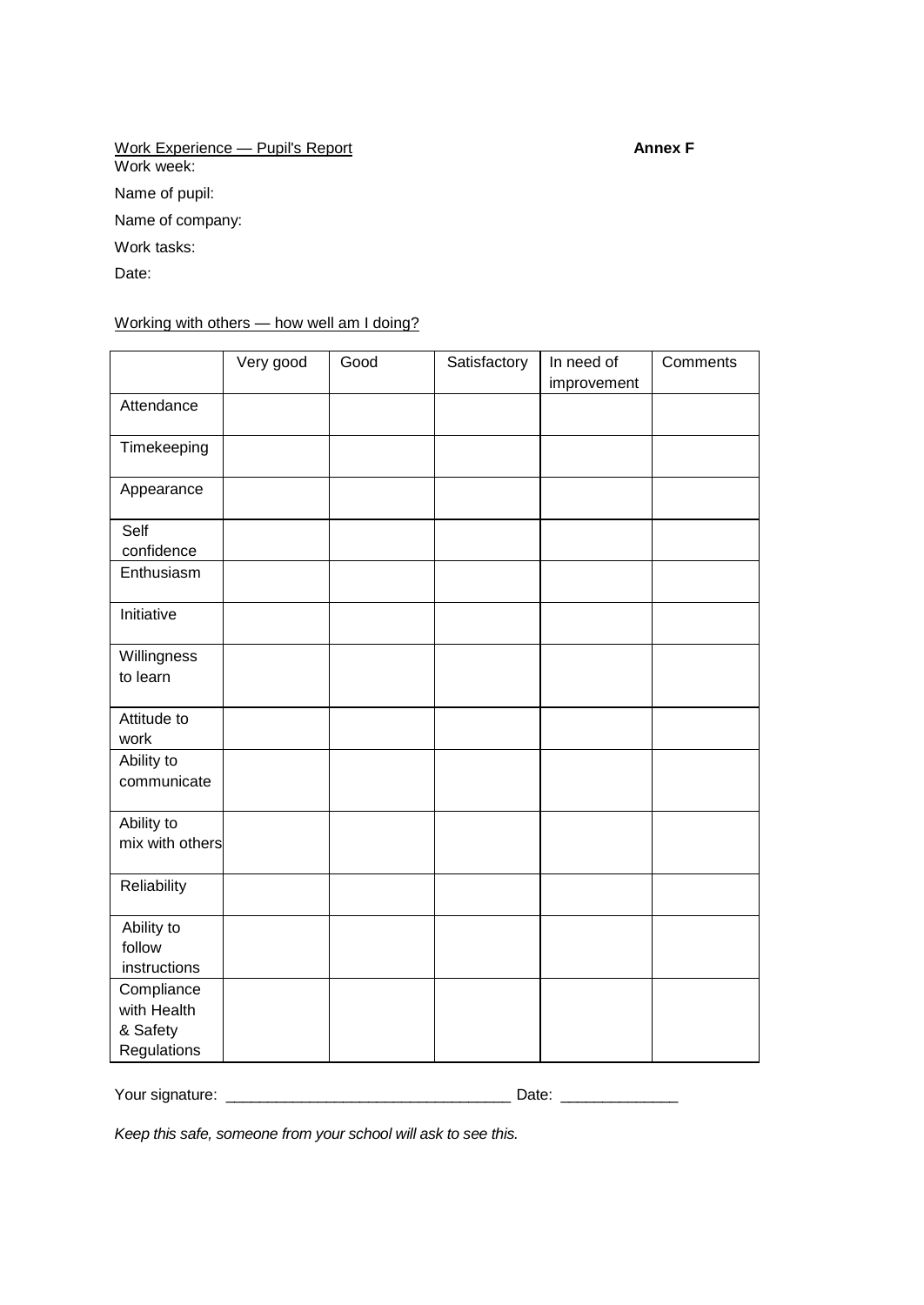#### Work Experience — Employer's Report

**Annex G**

Work week:

Name of pupil:

Name of company:

Nature of work:

Date:

Please indicate your assessment of the pupil.

|                                                      | Very good | Good | Satisfactory | In need of<br>improvement | Comments |
|------------------------------------------------------|-----------|------|--------------|---------------------------|----------|
| Attendance                                           |           |      |              |                           |          |
| Timekeeping                                          |           |      |              |                           |          |
| Appearance                                           |           |      |              |                           |          |
| Self<br>confidence                                   |           |      |              |                           |          |
| Enthusiasm                                           |           |      |              |                           |          |
| Initiative                                           |           |      |              |                           |          |
| Willingness<br>to learn                              |           |      |              |                           |          |
| Attitude to<br>Work                                  |           |      |              |                           |          |
| Ability to<br>communicate                            |           |      |              |                           |          |
| Ability to<br>mix with<br>others                     |           |      |              |                           |          |
| Reliability                                          |           |      |              |                           |          |
| Ability to<br>follow<br>instructions                 |           |      |              |                           |          |
| Compliance<br>with Health<br>& Safety<br>Regulations |           |      |              |                           |          |

Signature of employer: \_\_\_\_\_\_\_\_\_\_\_\_\_\_\_\_\_\_\_\_\_\_\_\_\_\_\_\_\_\_\_\_\_ Date: \_\_\_\_\_\_\_\_\_\_\_\_\_

Thank you very much for your help.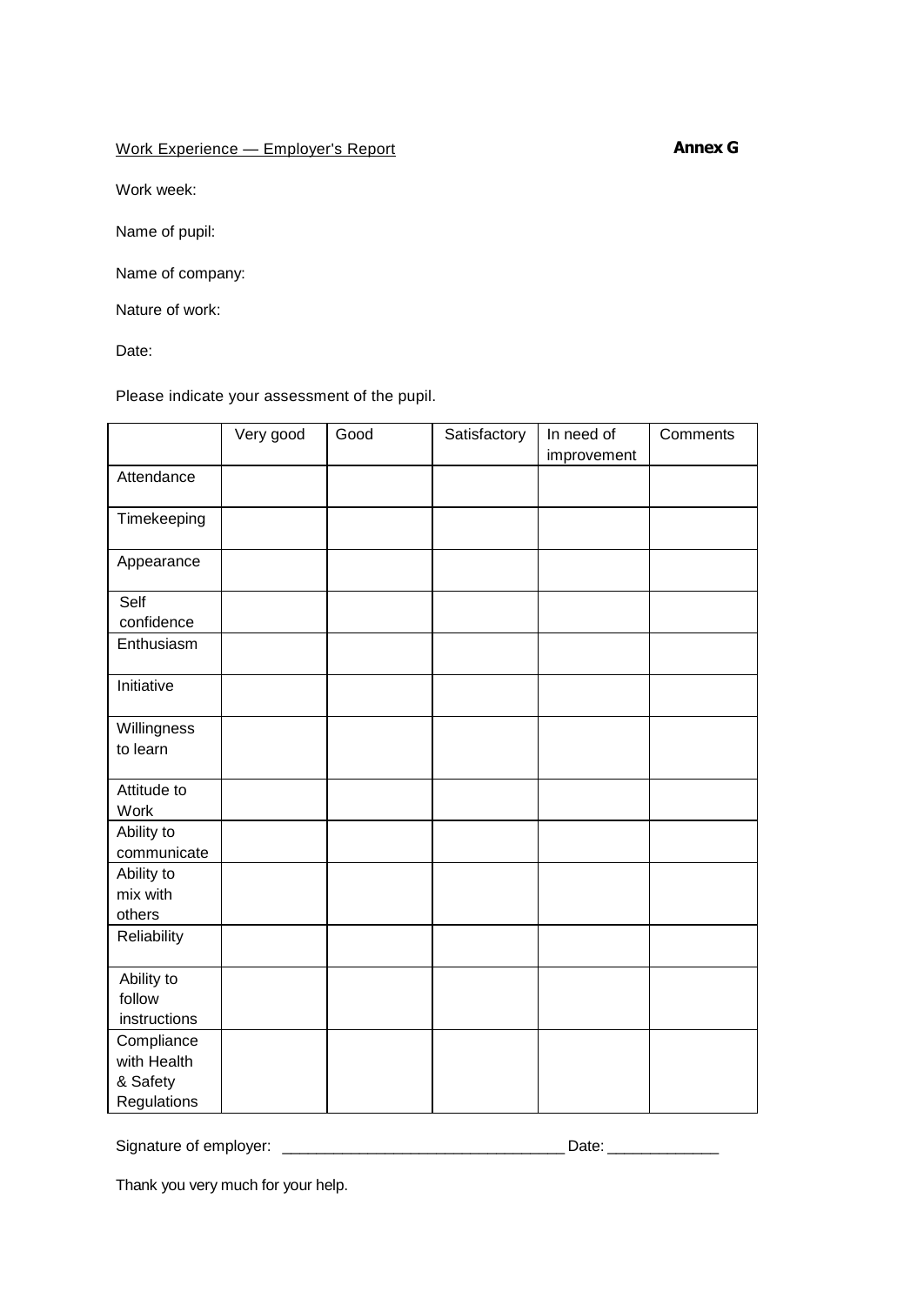#### **Annex H**



Newport City Council Civic Centre Godfrey Road Newport NP20 4UR

#### LETTER OF UNDERSTANDING FOR ALL EXTENDED WORK EXPERIENCE

To ensure that the implications of the work experience programme and arrangements between the firm/organisation providing Work Experience (hereafter known as "the Provider") and Newport City Council are fully understood, please read the following essential points below:

1. The pupil will be carrying out meaningful work in tasks approved by the Health and Safety Assessor during the work experience placement. The work will be planned by a responsible person and the pupil will be given appropriate instruction before, and supervision whilst participating in any activity. Under no circumstances will a pupil operate prohibited machinery as defined in local byelaws and Health and Safety Legislation.

2. The Provider is aware of all relevant Health and Safety Legislation and, in particular, the Management of Health and Safety at Work Regulations 1999 and notably the requirement to conduct risk assessment for young persons' work activities. The Provider will identify any special or protective clothing required by the pupil whilst on placement.

3. The Provider will be contacted by designated school officer to ensure that appropriate standards of health, safety and welfare are being met in relation to pupils and the outcome of any risk identified will be made available. You will be asked to provide a copy of an up to date Employer's Liability Insurance Certificate.

4. The Council is conscious and vigilant about its child protection duties. As an additional safeguard which the council considers to be required for the safety and best interests of pupils, no "one-to-one" placements will be considered unless the Individual concerned; is a close family member, or if doing Regulated Work, has been the subject of a Disclosure & Barring Service check by their employer (to the satisfaction of the council).

5. The pupil will not receive payment for this work but if the Provider can, where possible, supply a mid-day meal, this would be acceptable.

6. The pupil will not be allowed to work outside of the hours stipulated in the job description.

7. The pupil and their parent/carer will be required to sign an agreement stating that

**a)** they will obey safety, security and other instructions given by the Provider.

**b)** they will not disclose any information confidential to the Provider (including via social media)

**c)** the pupils' parents/carer will undertake to ensure that the pupil carries out these obligations.

8. The pupils' parents/ carers will confirm that the pupil is not suffering from any complaint/conditions/medical conditions which could create a hazard either to the pupil or those working with the pupil.

9. The Provider will ensure that their Employer's Liability Insurance will cover the pupil for the period of the work experience placement. It should be noted that an agreement has been reached by most insurance companies who are parties to the Association of British Insurers/Accident Offices Association that they will provide automatic indemnity to Providers of work experience. The Provider must be prepared to accept pupils on this basis and should advise their insurers accordingly, before pupils are taken into their premises for work experience. (see Pre-Placement checklist for levels of cover required)

10. The pupil on work experience is on an extension of school attendance. Accordingly, *where* a pupil fails to attend, has an accident or feels unwell on the premises, the Provider will notify by telephone and without delay, the Head Teacher of the pupil's school and the pupils home if a telephone number is given.

Yours sincerely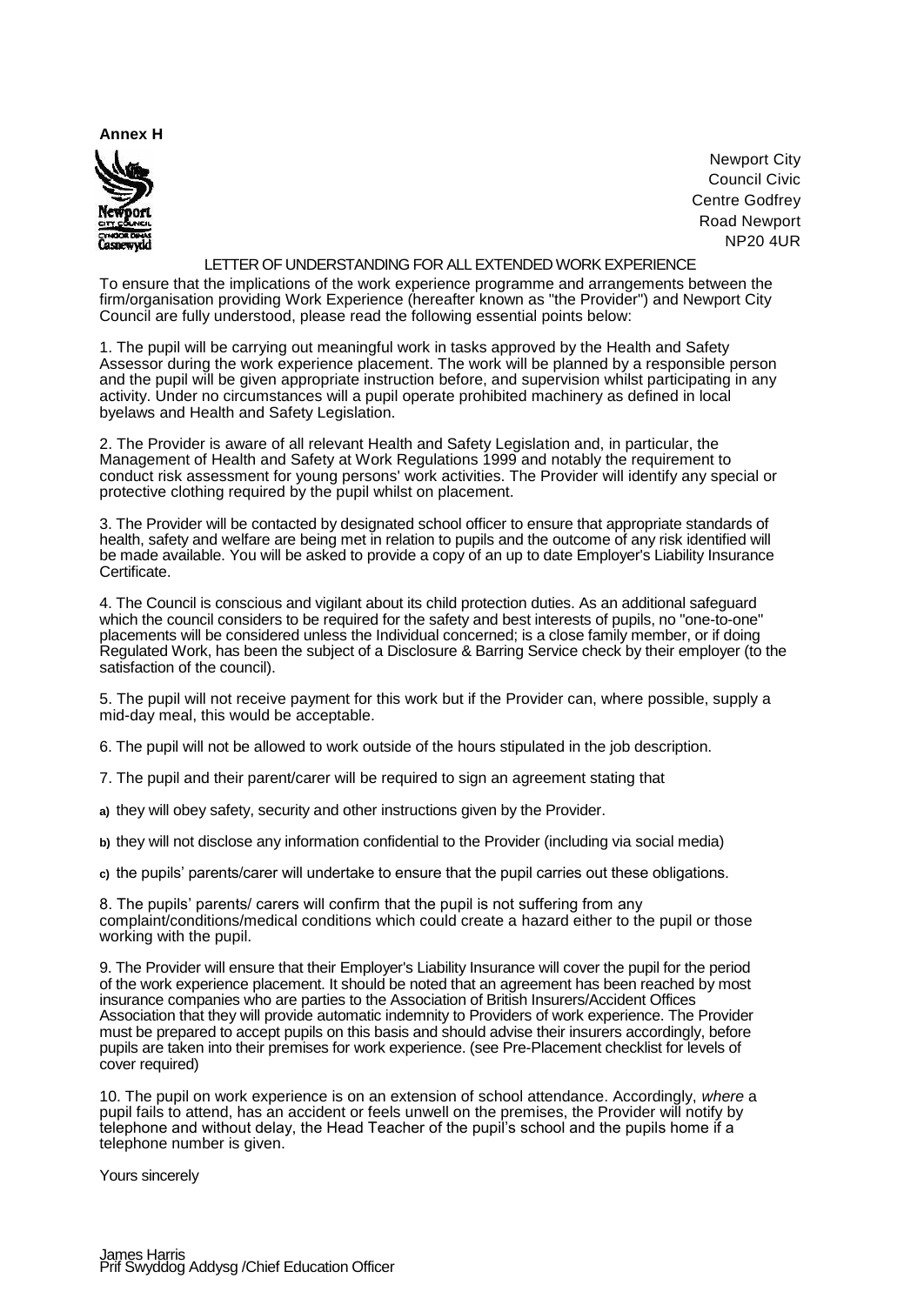#### **Appendix I Pre Placement Checklist**

*\*Where you answer NO to any categories then action must be taken as appropriate prior to the placement. Workplace:*

*Person Completing Checklist:*

*Date:*

|   | The premises                                                                                         | Guidance                                                                                                                                                                                                                                                                                                                                                       | <b>Yes</b> | <b>No</b> | <b>Action</b><br>required/comments | <b>Action by</b><br>date |
|---|------------------------------------------------------------------------------------------------------|----------------------------------------------------------------------------------------------------------------------------------------------------------------------------------------------------------------------------------------------------------------------------------------------------------------------------------------------------------------|------------|-----------|------------------------------------|--------------------------|
| a | Are the premises in generally<br>good condition?                                                     | Basic structure; lighting, ventilation, steps/stairs, floors,<br>passageways, electricity etc.<br>Office environment; adequate space to move around, suitable<br>seating/furniture, no trailing leads etc.                                                                                                                                                     |            |           |                                    |                          |
| b | Work Equipment<br>Further information from:<br>htto://www.hse.Kov.ukivoungoeo<br>ole/lawiprohibition | Is work suitable and safe? - including all work equipment<br>the pupil is likely to use. Remember some equipment<br>prohibits 'young persons' operating e.g. circular saw etc.<br>Are emergency stops easily accessible?<br>Are there recorded evidence of regular maintenance and<br>testing of machinery?<br>Is dust/fume/local exhaust ventilation evident? |            |           |                                    |                          |
| C | <b>Work Environment</b>                                                                              | Do the following meet the standard required under the above<br>regulations?<br><b>Toilet Facilities</b><br><b>Washing Facilities</b><br><b>Rest/Eating Facilities</b><br>Walkways clear?<br>Lighting<br>Heating?<br>Noise levels<br>Housekeeping                                                                                                               |            |           |                                    |                          |
| d | Welfare Facilities - wc,<br>washing facilities, staff room                                           | Are toilets and washing facilities provided and in good condition<br>(ventilated, clean, soap, towels etc.) is a supply of wholesome<br>drinking water provided?                                                                                                                                                                                               |            |           |                                    |                          |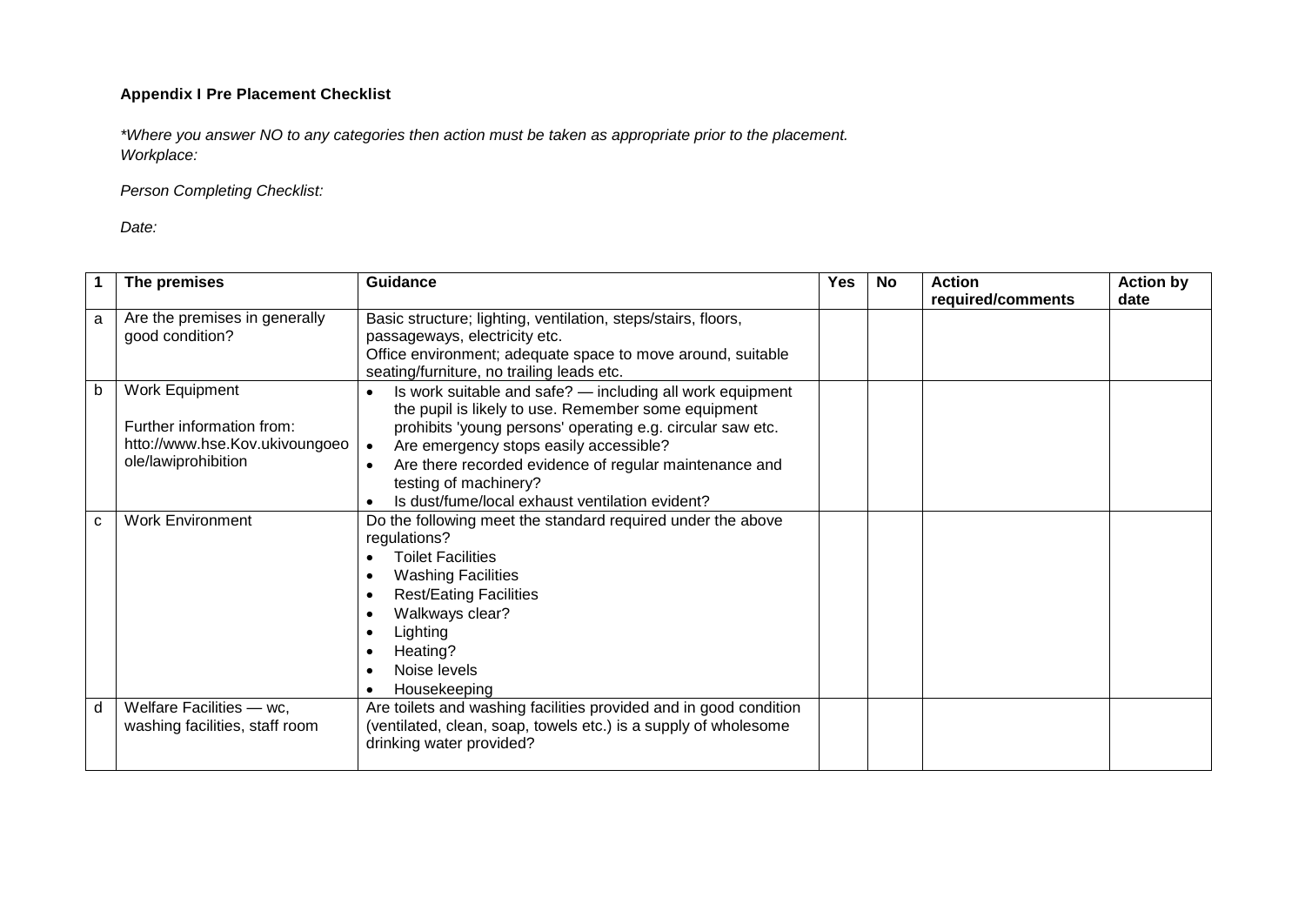|   | <b>Premises</b>                                                                                                                                                                                                                         | <b>Guidance</b>                                                                                                                                                                                                                                                                                                                                                                                                                                                                                                                                                                                                                                                                                                | <b>Yes</b> | <b>No</b> | <b>Action</b><br>required/Comments | <b>Action</b><br>Date by |
|---|-----------------------------------------------------------------------------------------------------------------------------------------------------------------------------------------------------------------------------------------|----------------------------------------------------------------------------------------------------------------------------------------------------------------------------------------------------------------------------------------------------------------------------------------------------------------------------------------------------------------------------------------------------------------------------------------------------------------------------------------------------------------------------------------------------------------------------------------------------------------------------------------------------------------------------------------------------------------|------------|-----------|------------------------------------|--------------------------|
| e | <b>Emergency Procedures</b>                                                                                                                                                                                                             | Are emergency exits and routes clear and<br>$\bullet$<br>signs displayed?<br>Are fire extinguishers available and tested annually?<br>Note date.<br>Are all staff informed of action to take in event of<br>$\bullet$<br>emergency?<br>Has a fire assessment been carried out on the<br>premises?<br>Are there adequate means to detect fire and raise the<br>$\bullet$<br>alarm?<br>Do the premises have a fire log?<br>$\bullet$<br>Is there adequate fire-fighting equipment?<br>Are exits clearing marked?<br>Are fire evacuation procedures displayed?<br>$\bullet$<br><b>Have Personal Emergency Evacuation Plans</b><br>$\bullet$<br>been prepared for pupils with physical or sensory<br>difficulties? |            |           |                                    |                          |
|   | Signs and Notices                                                                                                                                                                                                                       | Is the current Health and Safety Law Poster displayed?<br>$\bullet$<br>Or have employees received the appropriate leaflet?<br>Is there evidence of relevant safety signs displayed e.g.<br>fire exit; high voltage electricity.                                                                                                                                                                                                                                                                                                                                                                                                                                                                                |            |           |                                    |                          |
| g | <b>First Aid</b><br>(The nature of the business<br>and hazard and risk may not<br>have identified a need for<br>trained 'first aiders' Staff should<br>however be aware of action to<br>the<br>-in<br>event<br>of<br>take<br>emergency) | Are there trained/ authorised persons available in the<br>٠<br>unit (including - holiday/shift cover)?<br>Is there adequate first aid equipment available?<br>Is an up-to-date poster showing the names of first<br>aiders displayed? (where relevant)                                                                                                                                                                                                                                                                                                                                                                                                                                                         |            |           |                                    |                          |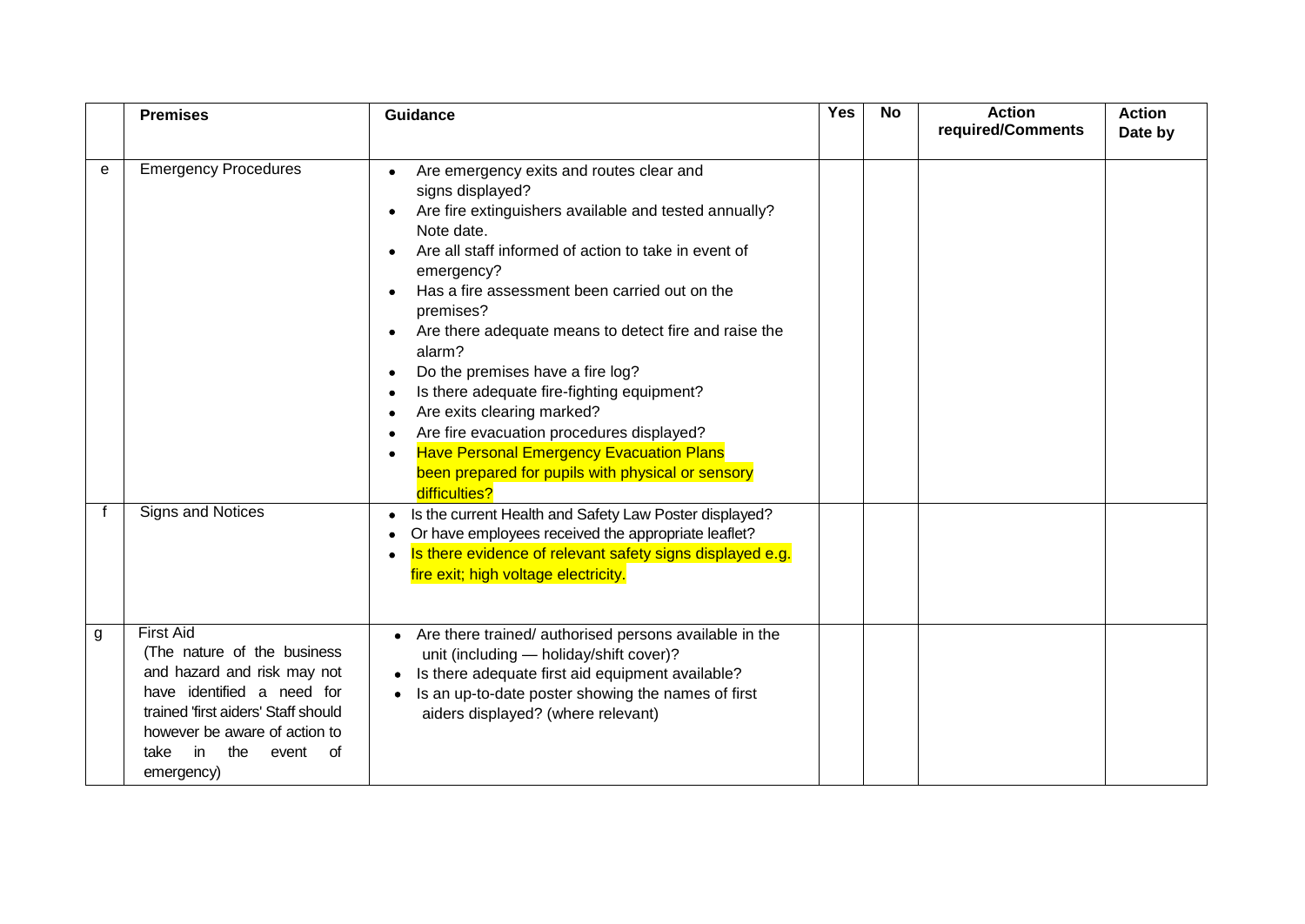| $\overline{2}$ | <b>The Procedures</b>                                                                                                                                           | <b>Guidance</b>                                                                                                                                                                                                                                                                                                                                      | Yes | <b>No</b> | <b>Action</b><br>required/Comments | <b>Action</b><br>Date by |
|----------------|-----------------------------------------------------------------------------------------------------------------------------------------------------------------|------------------------------------------------------------------------------------------------------------------------------------------------------------------------------------------------------------------------------------------------------------------------------------------------------------------------------------------------------|-----|-----------|------------------------------------|--------------------------|
| a              | Have 'suitable and sufficient' Risk<br>Assessments been undertaken?<br>(employers may wish to use the<br>HSE document '5 Steps to Risk<br>Assessment' document) | Do the assessments cover tasks the pupil will be<br>$\bullet$<br>carrying out?<br>Have the 'controls' been communicated to<br>employees who will supervise the pupil.<br>(*Remember 'Young Persons' require specific<br>consideration in Risk Assessment, due to their<br>age and inexperience, see guidance provided<br>'The Right Start').         |     |           |                                    |                          |
| b              | Induction<br>(There should be a<br>checklist sheet signed by the<br>student and the employer held on<br>record)                                                 | Inductions as a minimum should cover the following:<br>Safety Policy, prohibitions/restrictions, supervision<br>arrangements, Personal Protective Equipment, fire and<br>other emergency, first aid, accident procedure, risk<br>assessment, safe working practices, COSHH, fault<br>reporting procedures, employer and employee<br>responsibilities |     |           |                                    |                          |
| C              | Is a procedure in place for<br>incident reporting<br>$\bullet$<br>defect/hazard reporting                                                                       | Do staff know who to report hazards and accidents to<br>and is an accident form available/accessible in the<br>workplace?                                                                                                                                                                                                                            |     |           |                                    |                          |
| d              | <b>Safety Policy</b><br>for companies with 5 or more<br>employees.                                                                                              | Is there a safety policy which includes a statement,<br>organisational responsibilities and arrangements?                                                                                                                                                                                                                                            |     |           |                                    |                          |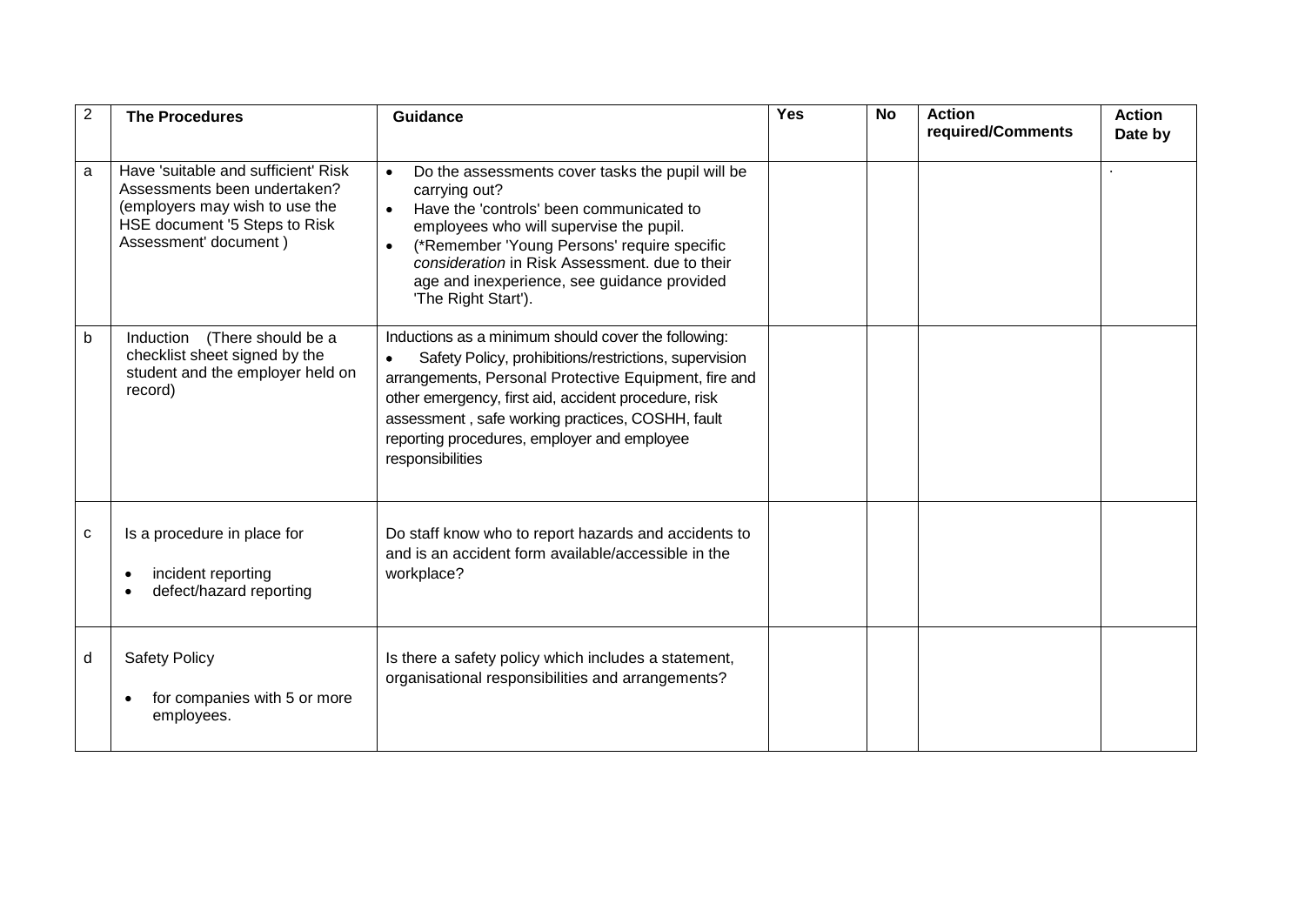| e | Has a person been designated to<br>supervise the pupil?                                                                                                                                                                                        | Is this person familiar with his/her<br>$\bullet$<br>responsibilities in respect of the pupil including<br>the 'induction' / health and safety 'rules' and<br>arrangements on day one.<br>Does the employer sub contract work<br>experience? (In the case of an extended<br>workplace the school should make on site visits<br>at least once per month. This should be<br>recorded on the Placement Monitoring Pro-<br>forma). This should be supplemented by phone<br>calls to the employer on a more frequent basis<br>(mutually agreed depending on the levels of risk<br>and individual involved) |  |                       |  |
|---|------------------------------------------------------------------------------------------------------------------------------------------------------------------------------------------------------------------------------------------------|-------------------------------------------------------------------------------------------------------------------------------------------------------------------------------------------------------------------------------------------------------------------------------------------------------------------------------------------------------------------------------------------------------------------------------------------------------------------------------------------------------------------------------------------------------------------------------------------------------|--|-----------------------|--|
| f | Does the company have the<br>required insurance cover:<br>A minimum of £5 million<br><b>Employers Liability Insurance</b><br>Also desirable to have<br>$\bullet$<br>'adequate' Public<br>Liability Insurance<br>Vehicle Insurance<br>$\bullet$ | This is the minimum standard the Council will<br>accept (nb the policy may read `no less than £5<br>million')                                                                                                                                                                                                                                                                                                                                                                                                                                                                                         |  | Record details in (g) |  |
| g | Insurance Company (Name & Address):<br>Policy number:                                                                                                                                                                                          | EMPLOYER'S LIABILITY INSURANCE/PUBLIC LIABILITY INSURANCE DETAILS                                                                                                                                                                                                                                                                                                                                                                                                                                                                                                                                     |  |                       |  |
|   | Expiry date:                                                                                                                                                                                                                                   |                                                                                                                                                                                                                                                                                                                                                                                                                                                                                                                                                                                                       |  |                       |  |
|   | Cover amount:                                                                                                                                                                                                                                  |                                                                                                                                                                                                                                                                                                                                                                                                                                                                                                                                                                                                       |  |                       |  |
|   | <b>EMPLOYER'S PUBLIC LIABILITY INSURANCE DETAILS</b>                                                                                                                                                                                           |                                                                                                                                                                                                                                                                                                                                                                                                                                                                                                                                                                                                       |  |                       |  |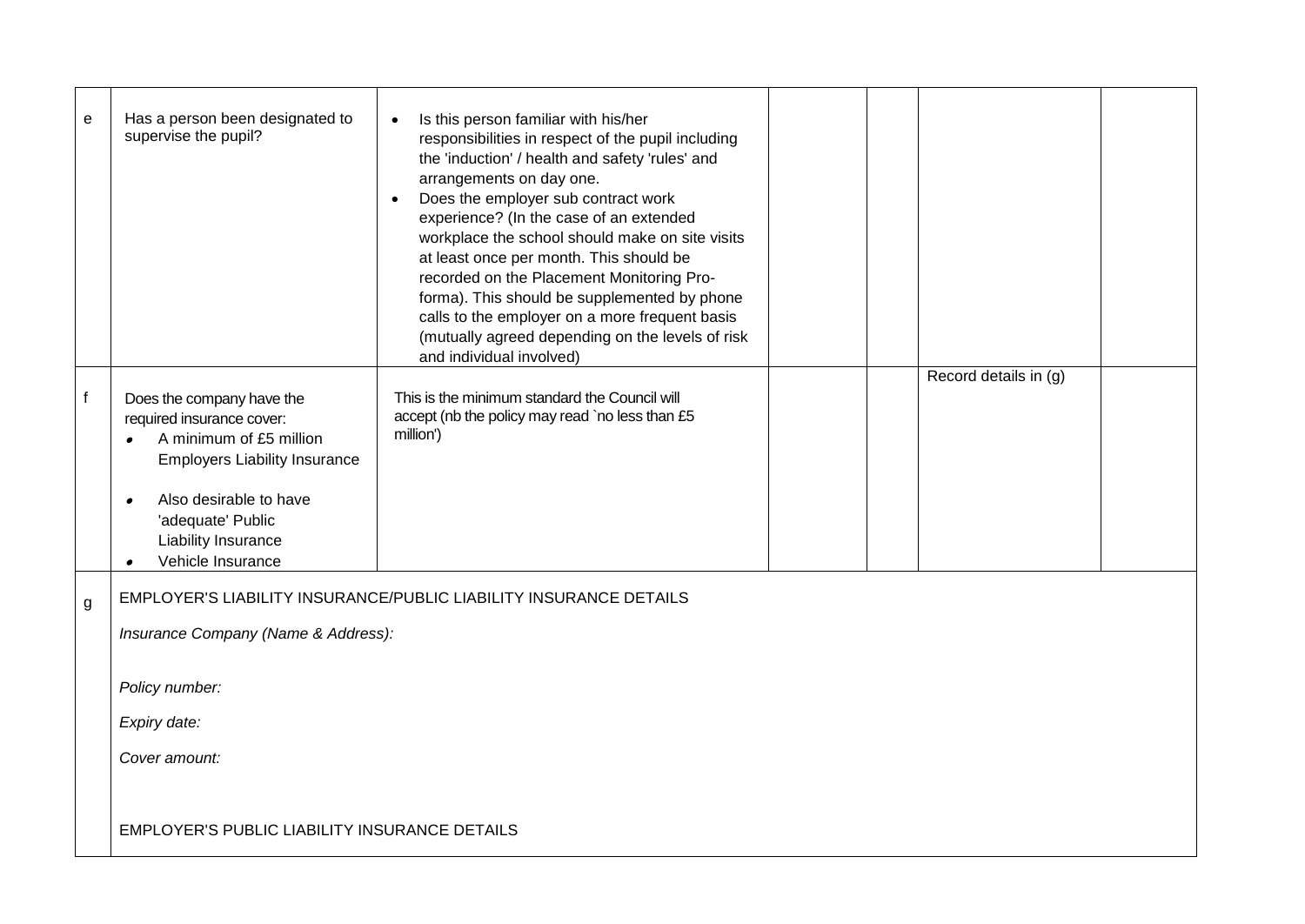|   | Insurance company (Name & Address):                                                                                                                                                                                                                                                     |
|---|-----------------------------------------------------------------------------------------------------------------------------------------------------------------------------------------------------------------------------------------------------------------------------------------|
|   | Policy number:                                                                                                                                                                                                                                                                          |
|   | Expiry date:                                                                                                                                                                                                                                                                            |
|   | Cover amount:                                                                                                                                                                                                                                                                           |
|   | CAR/VAN INSURANCE DETAILS                                                                                                                                                                                                                                                               |
|   | Insurance company (Name & Address):                                                                                                                                                                                                                                                     |
|   | Policy number:                                                                                                                                                                                                                                                                          |
|   | Expiry date:                                                                                                                                                                                                                                                                            |
|   | Cover amount:                                                                                                                                                                                                                                                                           |
| h | In companies with more than 5 employees the employer should have appointed (or have access to) a competent person(s) to advise and assist in<br>complying with the requirements of health and safety legislation. (State; who, their title and safety qualifications and/or experience) |
|   | Who                                                                                                                                                                                                                                                                                     |
|   | <b>Title</b>                                                                                                                                                                                                                                                                            |
|   | Qualifications                                                                                                                                                                                                                                                                          |
|   |                                                                                                                                                                                                                                                                                         |
|   | Statement of Intent Signed where the company employs less than 5 persons                                                                                                                                                                                                                |
|   | I hereby state that I will carry out my operations in such a way as not to endanger the health and safety of my employees and others who may be affected<br>by my operations.                                                                                                           |
|   | Signed on behalf of the Placement Provider:                                                                                                                                                                                                                                             |
|   | Name: ( Print)<br>Date:                                                                                                                                                                                                                                                                 |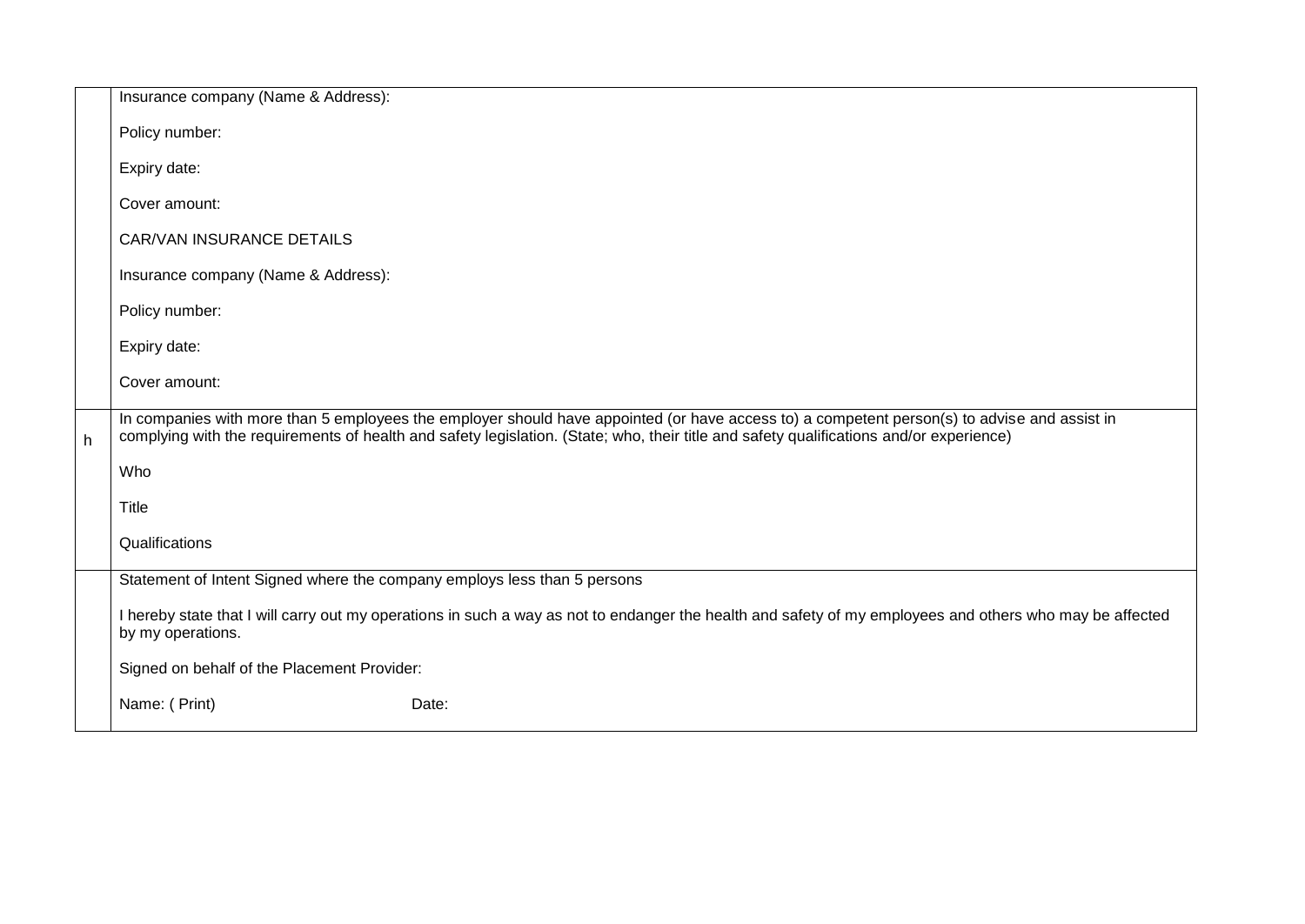| 3 | <b>Other considerations</b>                                                                                                                                                                                                                   |                                                                                                                                                                                                                                                                                                                                                                                                                                           | <b>Yes</b> | <b>No</b> |  |
|---|-----------------------------------------------------------------------------------------------------------------------------------------------------------------------------------------------------------------------------------------------|-------------------------------------------------------------------------------------------------------------------------------------------------------------------------------------------------------------------------------------------------------------------------------------------------------------------------------------------------------------------------------------------------------------------------------------------|------------|-----------|--|
| a | Will the pupil be working in other locations<br>than that covered in section 1?<br>(Where the answer is yes then risk<br>assessments must take this into account and<br>suitable controls, arrangements and facilities<br>must be identified) | e.g. on various sites, including construction<br>sites. (Where this is the case have the risk<br>assessments covered the tasks/locations as<br>necessary?)<br>Will the young person be supervised at all<br>times when away from the 'base unit'?<br>Are co-workers aware of the 'controls' in<br>respect of 'young workers'?<br>Remember if the pupil is travelling in company<br>vehicles they must wear a seat belt                    |            |           |  |
| b | Will the young person be exposed to<br>'hazardous' substances? Remember the<br>pupil must be protected from tobacco smoke                                                                                                                     | Young persons are less aware of the harmful effects<br>of hazardous substances.<br>Do you store and or use substances, which are<br>$\bullet$<br>covered by the COSHH Regulations? if yes<br>there must be adequate controls in place<br>Will the Young Person be in an environment<br>where fume, dust or vapours may present<br>hazards to health? If yes, they must be protected<br>from exposure which will be<br>likely to harm them |            |           |  |
| C | Physical agents<br>Will the pupil be permitted to use tools/equip<br>which will expose them to risk form vibration<br>e.g. hand held power tools                                                                                              | Has a vibration assessment been undertaken and<br>will the use of the equipment be limited to safe<br>levels of exposure?                                                                                                                                                                                                                                                                                                                 |            |           |  |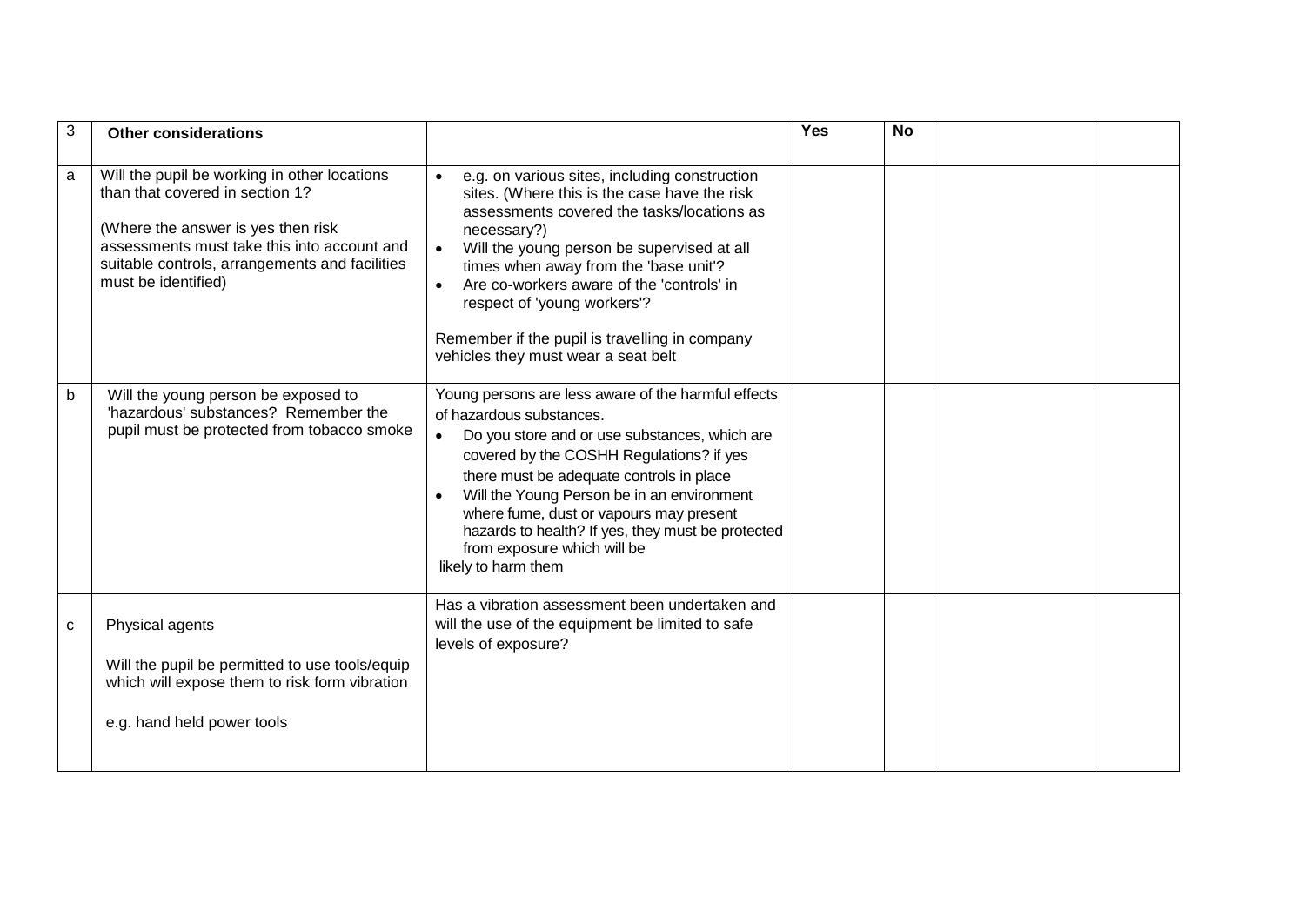| d            | PPE (personal protective equipment)<br>Will the pupil be required to wear any<br>personal protective equipment?<br>E.g. safety footwear, coveralls, hard hat,<br>high visual wear etc                                                  | The employer must provide all necessary Personal<br>Protective Equipment. Please make the pupil /<br>employer aware of this requirement<br>The following Personal Protective Equipment is<br>appropriate (circle the item)<br>Safety footwear, Overalls, Face Mask, Eye<br>Protection, Helmet, Gloves, Ear Protection,<br>Other (please note the items or items)    |  |  |
|--------------|----------------------------------------------------------------------------------------------------------------------------------------------------------------------------------------------------------------------------------------|---------------------------------------------------------------------------------------------------------------------------------------------------------------------------------------------------------------------------------------------------------------------------------------------------------------------------------------------------------------------|--|--|
|              |                                                                                                                                                                                                                                        | Discuss what kind of PPE is required with<br>the employer                                                                                                                                                                                                                                                                                                           |  |  |
| e            | Moving and Handling<br>Young persons are more susceptible to injury<br>due to their immature muscle and skeletal<br>structure, in addition they are less risk aware<br>and may attempt or lift/move items out with<br>their capability | • Will the handling of equipment and/or<br>materials be limited for the pupil?<br>Have the relevant assessments been carried<br>out?<br>Have co-workers been advised of the<br>safe limits for pupil?<br>Weill the employer provide relevant<br>training for the pupil                                                                                              |  |  |
| $\mathbf{f}$ | Machinery and Equipment<br>Remember young persons are prohibited from<br>using certain equipment<br>http://hse.gov.uk/youngpeople/law/prohibitions                                                                                     | Does the risk assessment include the equipment to be<br>used<br>by<br>the<br>in<br>pupil<br>terms<br>of<br>risk/capabilities/supervision?<br>List major/high risk equipment to be used                                                                                                                                                                              |  |  |
| g            | Work at height                                                                                                                                                                                                                         | -Have you taken measures to ensure that the pupil will<br>not be at risk of 'falls from height'?<br>Pupils should not be permitted to work on scaffolds or<br>to use stepladders greater than 3 steps high.<br>Also not permitted to work on mezzanines that are not<br>accessed via 'fixed and fully guarded stairs'. The<br>mezzanine must also be fully guarded. |  |  |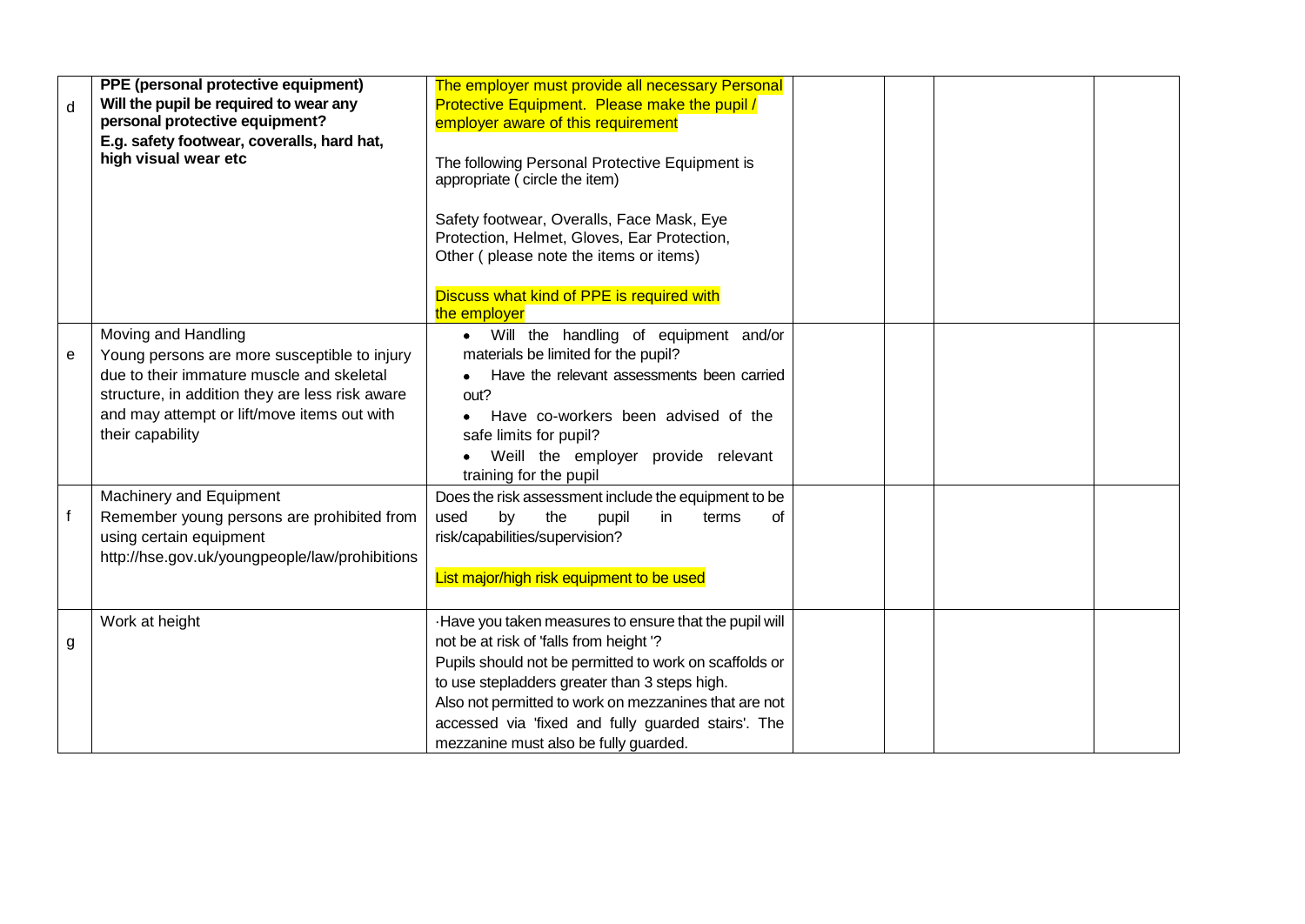4 Recommendation

| Is the placement considered to be appropriate? Yes |                                                                                        | <b>No</b>                                                                                                                                                                                                                                                                                                             |  |
|----------------------------------------------------|----------------------------------------------------------------------------------------|-----------------------------------------------------------------------------------------------------------------------------------------------------------------------------------------------------------------------------------------------------------------------------------------------------------------------|--|
| List conditions/limitations                        |                                                                                        |                                                                                                                                                                                                                                                                                                                       |  |
|                                                    |                                                                                        |                                                                                                                                                                                                                                                                                                                       |  |
| Is PPE required?                                   | Yes                                                                                    | <b>No</b>                                                                                                                                                                                                                                                                                                             |  |
| Details                                            |                                                                                        |                                                                                                                                                                                                                                                                                                                       |  |
|                                                    |                                                                                        |                                                                                                                                                                                                                                                                                                                       |  |
|                                                    | Where you are recommending that the placement is NOT appropriate, please give reasons: |                                                                                                                                                                                                                                                                                                                       |  |
|                                                    |                                                                                        |                                                                                                                                                                                                                                                                                                                       |  |
|                                                    |                                                                                        |                                                                                                                                                                                                                                                                                                                       |  |
|                                                    |                                                                                        | I accept the information recorded in this form and confirm that i have received and read the provider's statement of responsibility (in the 'Letter of Understanding')<br>between Newport City Council and this firm/organisation, that all points are acceptable to me and that I have taken the appropriate action. |  |
|                                                    |                                                                                        | I acknowledge that this company's Public and Employers Liability Insurance will cover a pupil for the period of Work Experience.                                                                                                                                                                                      |  |
|                                                    |                                                                                        | date:                                                                                                                                                                                                                                                                                                                 |  |
| Signature of placement provider                    |                                                                                        |                                                                                                                                                                                                                                                                                                                       |  |
| Signature of assessor:                             |                                                                                        |                                                                                                                                                                                                                                                                                                                       |  |